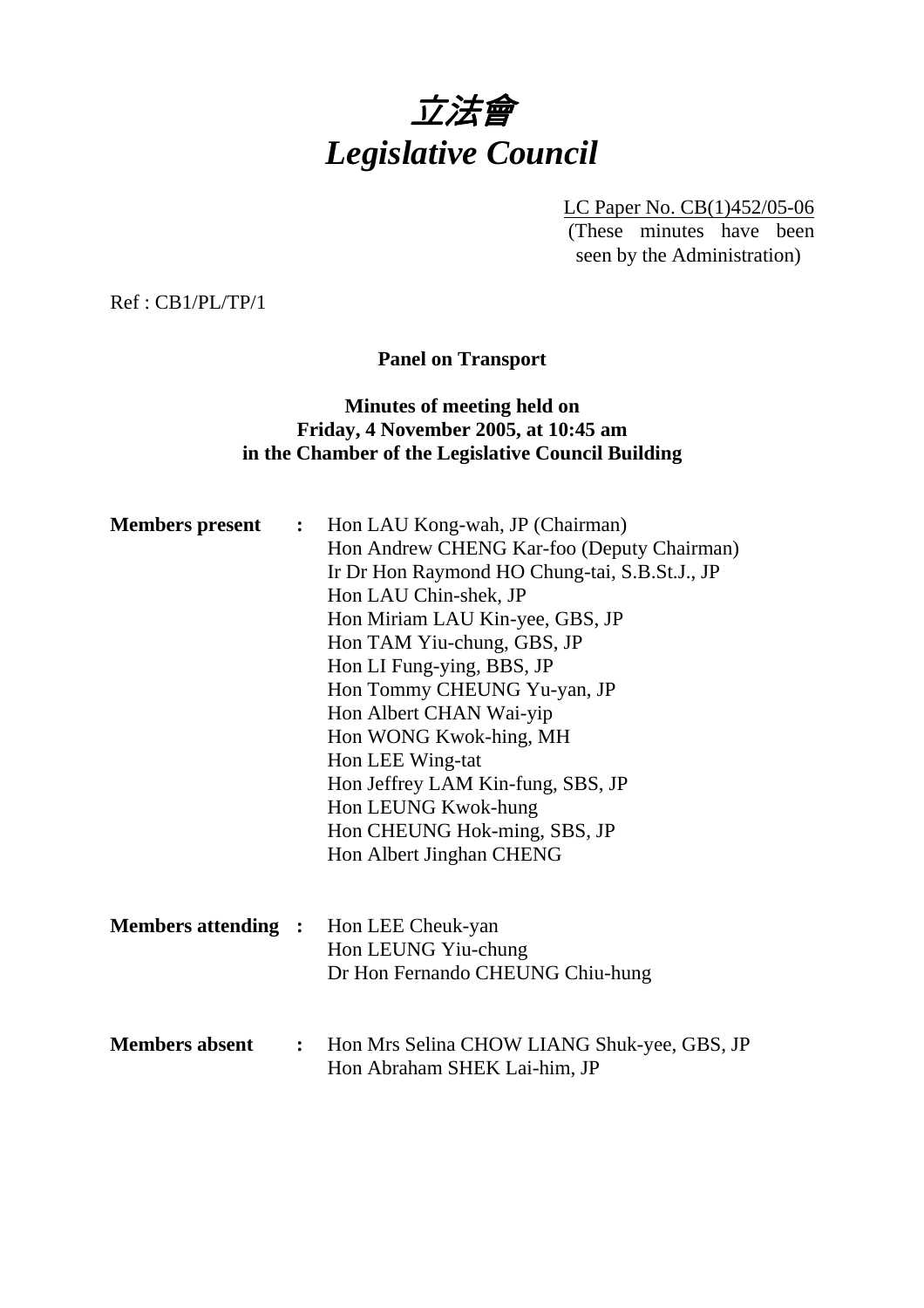**attending** 

#### **Public Officers : Agenda item V**

Miss Cathy CHU Deputy Secretary for the Environment, Transport and Works (Transport) 2

Miss Angela LEE Principal Assistant Secretary for the Environment, Transport and Works

Mrs MA LO To-wan, Mary Commissioner for Rehabilitation

Mr Don HO Assistant Commissioner for Transport/ Management and Paratransit

#### **Agenda item VI**

Miss Cathy CHU Deputy Secretary for the Environment, Transport and Works (Transport) 2

Miss Angela LEE Principal Assistant Secretary for the Environment, Transport and Works

Mr Martin GLASS Deputy Secretary for Financial Services and the Treasury

Ms Miranda CHIU Deputy Secretary for Economic Development and Labour

Mr Don HO Assistant Commissioner for Transport/ Management and Paratransit

#### **Agenda item VII**

Ms Annie CHOI Deputy Secretary for the Environment, Transport and Works (Transport) 3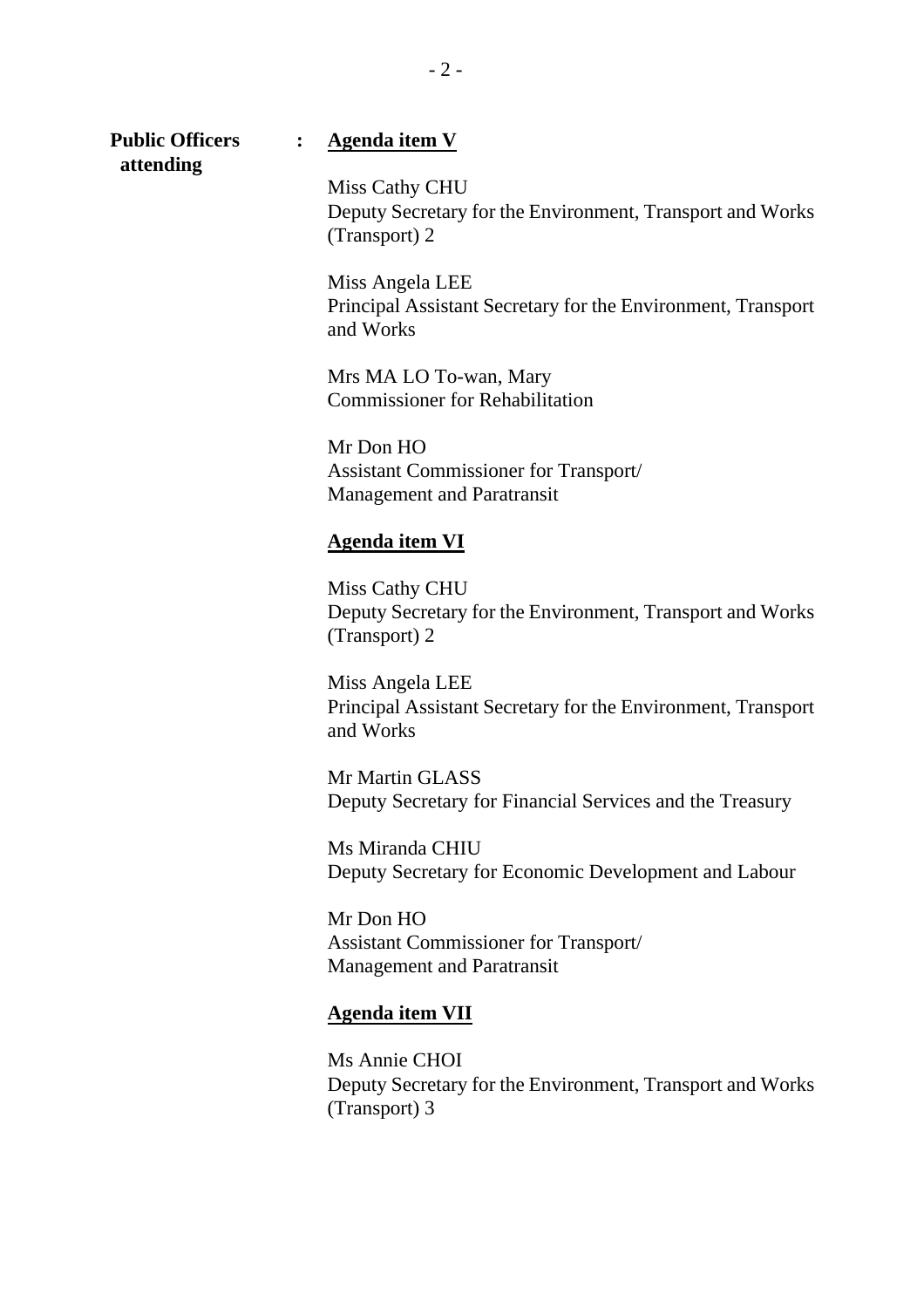|                                    |                | Mr Donald NG<br>Principal Assistant Secretary for the Environment, Transport<br>and Works<br>Mr Stephen IP<br>Assistant Commissioner for Transport/<br>Administration and Licensing<br>Mr Honson YUEN<br><b>Chief Transport Officer/Driving Services</b><br><b>Transport Department</b>                                                                                                                                                                                                      |
|------------------------------------|----------------|----------------------------------------------------------------------------------------------------------------------------------------------------------------------------------------------------------------------------------------------------------------------------------------------------------------------------------------------------------------------------------------------------------------------------------------------------------------------------------------------|
| <b>Attendance by</b><br>invitation | $\ddot{\cdot}$ | <b>Agenda item V</b><br><b>Kowloon-Canton Railway Corporation</b><br>Mr Michael LAI<br>General Manager - Marketing<br>Mrs Grace LAM<br>General Manager - Corporate Affairs<br><b>MTR Corporation Limited</b><br>Mr Andrew McCUSKER<br><b>Acting Operations Director</b><br>Mrs Miranda LEUNG<br>General Manager – Corporate Relations<br>殘疾人士爭取公共交通半費優惠聯席<br>Mr CHEUNG Kam-kuen<br>Director<br>Ms TO Kuen-kuen<br>Member<br>Mr CHAN Kam-yuen<br>Member<br>Mr Herman WONG<br>Sign Interpreter |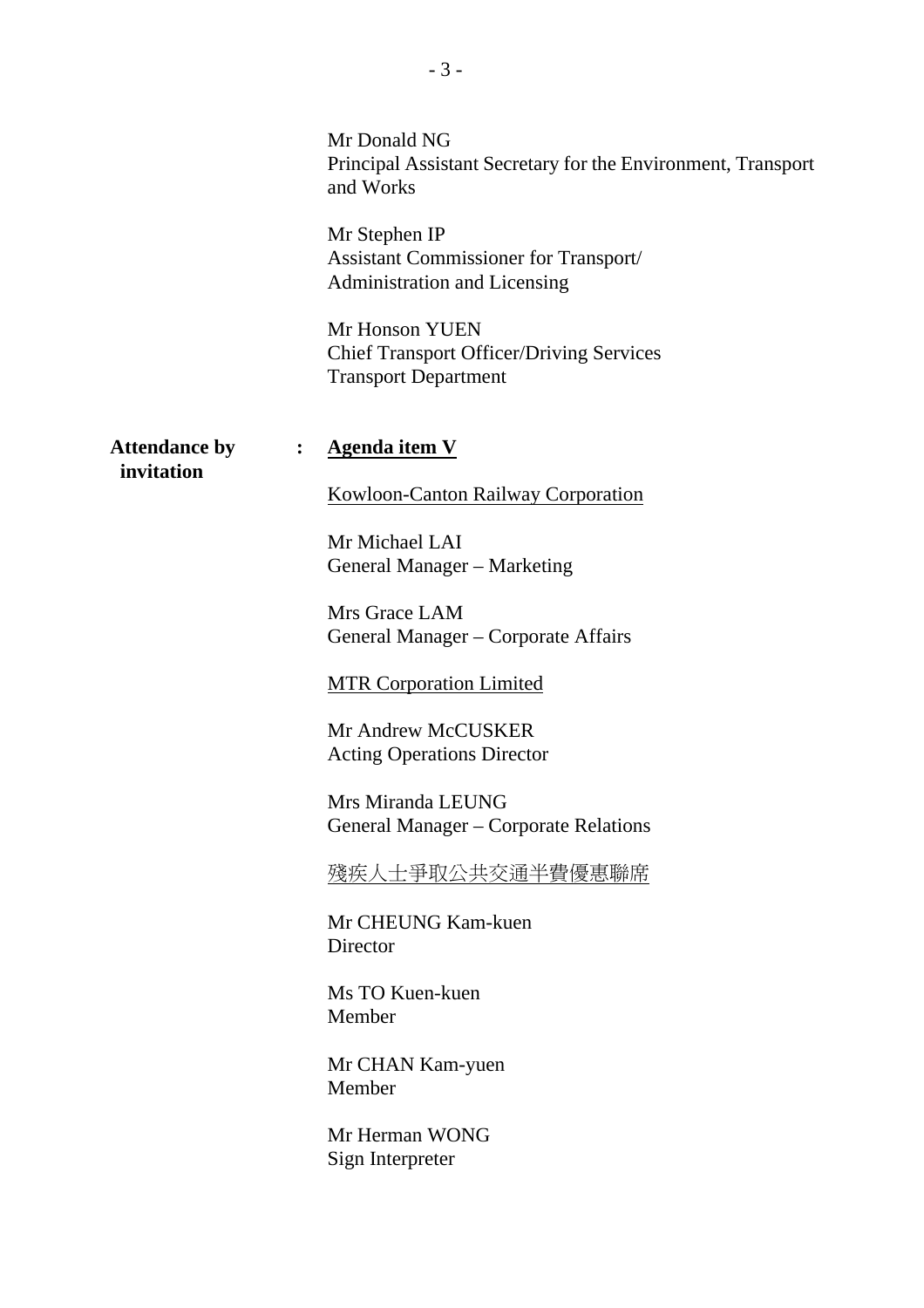| Clerk in attendance : Mr Andy LAU                                                                                                                                                                              |  | Chief Council Secretary (1)2                                                     |  |  |  |
|----------------------------------------------------------------------------------------------------------------------------------------------------------------------------------------------------------------|--|----------------------------------------------------------------------------------|--|--|--|
| <b>Staff in attendance : Ms Anita SIT</b>                                                                                                                                                                      |  | Senior Council Secretary (1)9<br>Miss Winnie CHENG<br>Legislative Assistant (1)5 |  |  |  |
| I<br>Confirmation of minutes and matters arising<br>(LC Paper No. CB(1)102/05-06<br>- Minutes of the meeting held on<br>21 October 2005)<br>The minutes of the meeting held on 21 October 2005 were confirmed. |  |                                                                                  |  |  |  |

Action

## **II Information papers issued since the meeting on 22 July 2005**

| (LC Paper No. CB(1)2152/04-05(01) | - Information paper on "Western<br>Harbour Crossing Tolls" provided                                                                               |
|-----------------------------------|---------------------------------------------------------------------------------------------------------------------------------------------------|
| LC Paper No. CB(1)2152/04-05(02)  | by the Administration<br>- Press release dated 28 July 2005<br>issued by the Western Harbour                                                      |
| LC Paper No. CB(1)2156/04-05      | <b>Tunnel Company Limited</b><br>Financial information on Western<br>Harbour Crossing provided by the                                             |
| LC Paper No. CB(1)2182/04-05(01)  | Administration<br>Submission from the Chartered<br>$\sim$<br>Institute of Logistics & Transport<br>regarding road safety measures on              |
| LC Paper No. CB(1)2213/04-05(01)  | red light jumping<br>Information paper on "Progress"<br>$\blacksquare$<br>update on the Intelligent Transport<br>System" provided<br>by<br>the    |
| LC Paper No. CB(1)2322/04-05(01)  | Administration<br>Referral from Legislative Council<br>Members' meeting-cum-luncheon<br>with Central & Western District                           |
| LC Paper No. CB(1)2323/04-05(01)  | Council on 12 May 2005 regarding<br>Street pedestrian<br>Centre<br>escalator/elevator link<br>Referral from Legislative Council<br>$\blacksquare$ |
|                                   | Members' meeting-cum-luncheon<br>with Tsuen Wan District Council on<br>6 January 2005 regarding operation                                         |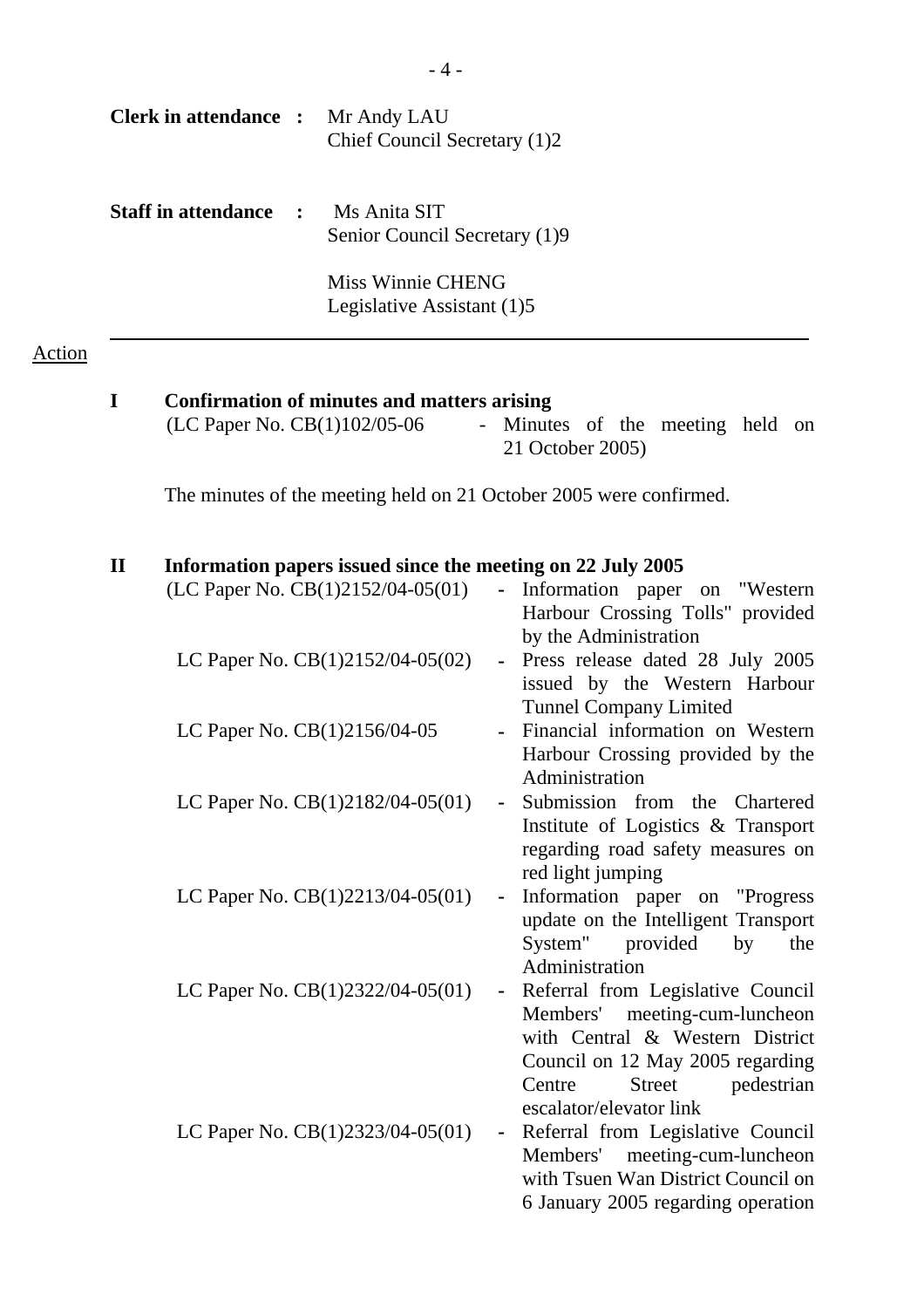| LC Paper No. $CB(1)2324/04-05(01)$ | of taxis at Ma Wan<br>Referral from Legislative Council<br>$\blacksquare$<br>Members' meeting-cum-luncheon<br>with Central & Western District<br>Council on 12 May 2005 regarding<br>Mass Transit Railway West Island |
|------------------------------------|-----------------------------------------------------------------------------------------------------------------------------------------------------------------------------------------------------------------------|
| LC Paper No. $CB(1)2325/04-05(01)$ | Line and South Island Line<br>Referral from Legislative Council<br>Members' meeting-cum-luncheon<br>with Eastern District Council on<br>9 June 2005 regarding toll increase<br>of Eastern Harbour Crossing            |
| LC Paper No. CB(1)2388/04-05(01)   | Information paper on "Asia<br>$\blacksquare$<br>World-Expo Station" provided by<br>the Administration                                                                                                                 |
| LC Paper No. $CB(1)63/05-06(01)$   | Submission from 的士、小巴權益<br>關注大聯盟on public light bus                                                                                                                                                                   |
| LC Paper No. CB(1)112/05-06(01)    | policy<br>Information paper on "Report on<br>$\qquad \qquad \blacksquare$<br>Parking Demand and Supply and<br>Improvement<br>Progress<br>of<br>Measures" provided by the<br>Administration                            |
| LC Paper No. CB(1)152/05-06(01)    | Information paper on "Progress"<br>Report of Speed Limit Review<br>$2004/05"$ provided<br>by<br>the<br>Administration                                                                                                 |
| LC Paper No. CB(1)202/05-06(01)    | Information paper on "Special"<br>traffic and transport arrangements<br>Sixth Ministerial<br>during<br>the<br>Conference of the World Trade<br>Organization" provided by<br>the<br>Administration                     |
| LC Paper No. $CB(1)207/05-06(01)$  | Letter from Secretary for the<br>Environment, Transport and Works,<br>attaching a copy of the Net Revenue<br>Statement for 2004/05 submitted by<br>Western Harbour<br>Tunnel<br>the<br><b>Company Limited</b>         |
| LC Paper No. $CB(1)207/05-06(02)$  | Letter<br>from<br>Secretary for<br>the<br>Environment, Transport and Works,<br>attaching a copy of the Net Revenue<br>Statement for 2004/05 submitted by<br>the Route 3 (Country Park Section)<br>Company Limited)    |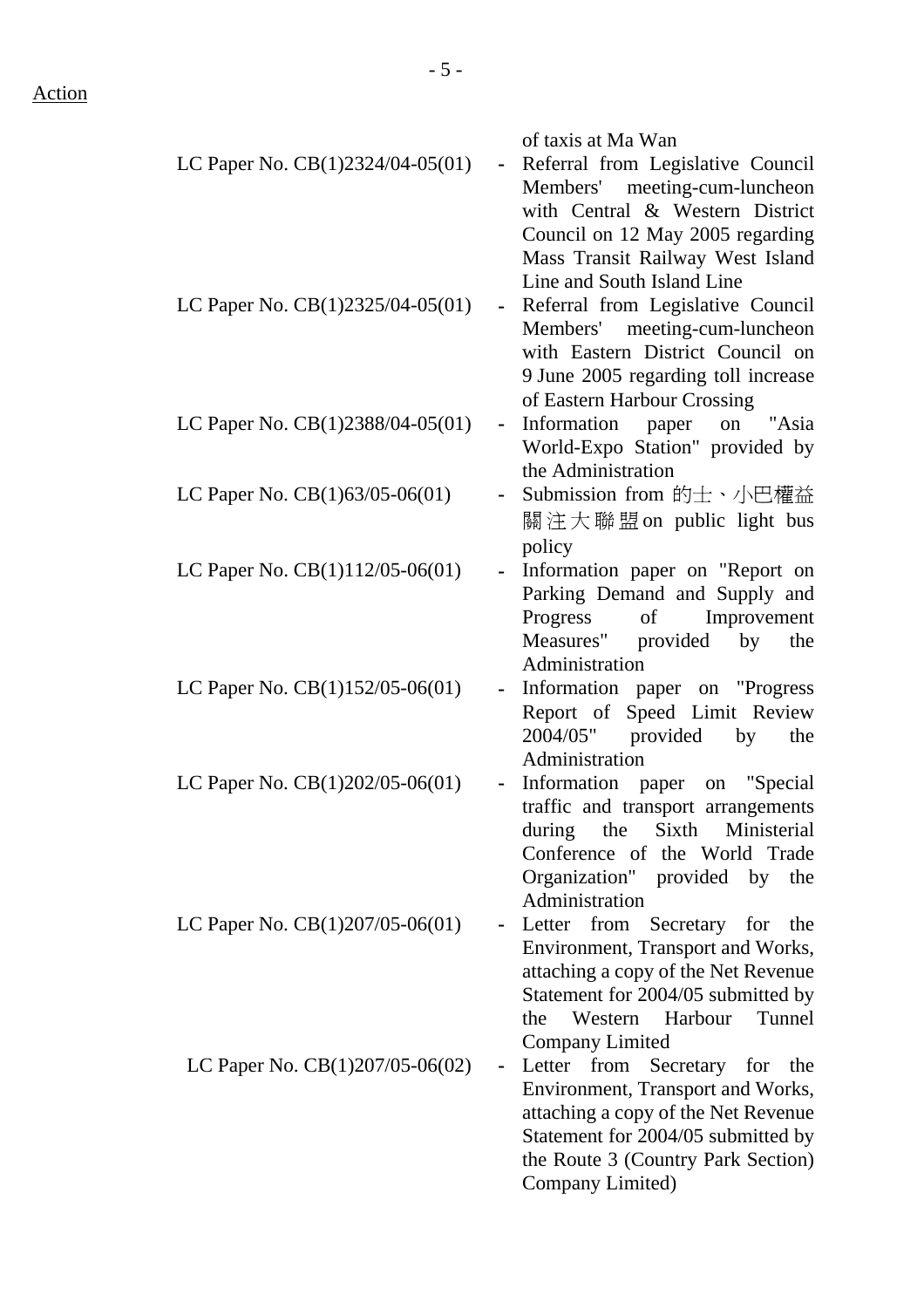#### Action

2. Members noted the information papers issued since the last meeting.

| Ш | Items for discussion at the next meeting scheduled for 25 November 2005 |            |                                                                                                                                  |     |
|---|-------------------------------------------------------------------------|------------|----------------------------------------------------------------------------------------------------------------------------------|-----|
|   | (LC Paper No. $CB(1)180/05-06(01)$ )                                    | discussion | - List of outstanding items                                                                                                      | for |
|   | LC Paper No. $CB(1)180/05-06(02)$<br>LC Paper No. CB(1)68/05-06(01)     | Hon        | - List of follow-up actions<br>- A letter dated 13 October 2005 from<br>CHEUNG Hok-ming                                          |     |
|   |                                                                         |            | requesting that the Panel discuss<br>provision of bus fare concessions<br>for senior citizens on Sundays and<br>public holidays) |     |

3. Members noted that the Administration proposed to discuss the "Review of the basis for considering bus fare adjustments" at the next meeting scheduled for 25 November 2005. Mr CHENG Kar-foo said that he understood that the subject would be considered by the Executive Council very soon. The Administration should brief the Panel on the subject before it briefed the media on the matter or release information to them, and in fact, this was in line with the relevant arrangement agreed between the Legislative Council and the Administration. After discussion, members agreed that in the case that the Administration was ready to brief members on the matter prior to the meeting on 25 November 2005, special arrangements would be made for the Panel to receive the Administration's briefing. The Chairman requested the Clerk to advise the Administration accordingly.

4. Members also agreed to discuss the "Special traffic and transport arrangements during the Sixth Ministerial Conference of the World Trade Organization" at the next regular Panel meeting.

## **IV Duty visit to Mainland**

5. The Chairman said that it had been agreed at the previous legislative session that the Panel would conduct a duty visit to the Mainland to observe the latest development in cross-boundary transport infrastructure. The Legislative Council Secretariat was liaising with the relevant authorities in the Mainland and the Administration to work out the arrangements for such visits.

6. The Chairman further said that apart from Pearl River Delta, it might also be worthwhile to visit Shanghai to learn their experience on transport infrastructure planning and operation. He then consulted members on the timing of the duty visit and suggested that the visit be conducted either around 2-5 January or 10-13 April 2006. Ms Miriam LAU indicated that she would not be able to attend the visit if it was conducted in early January 2006. As other members did not indicate preference for any particular timing, the Chairman said that the timing of the visit would be decided after consultation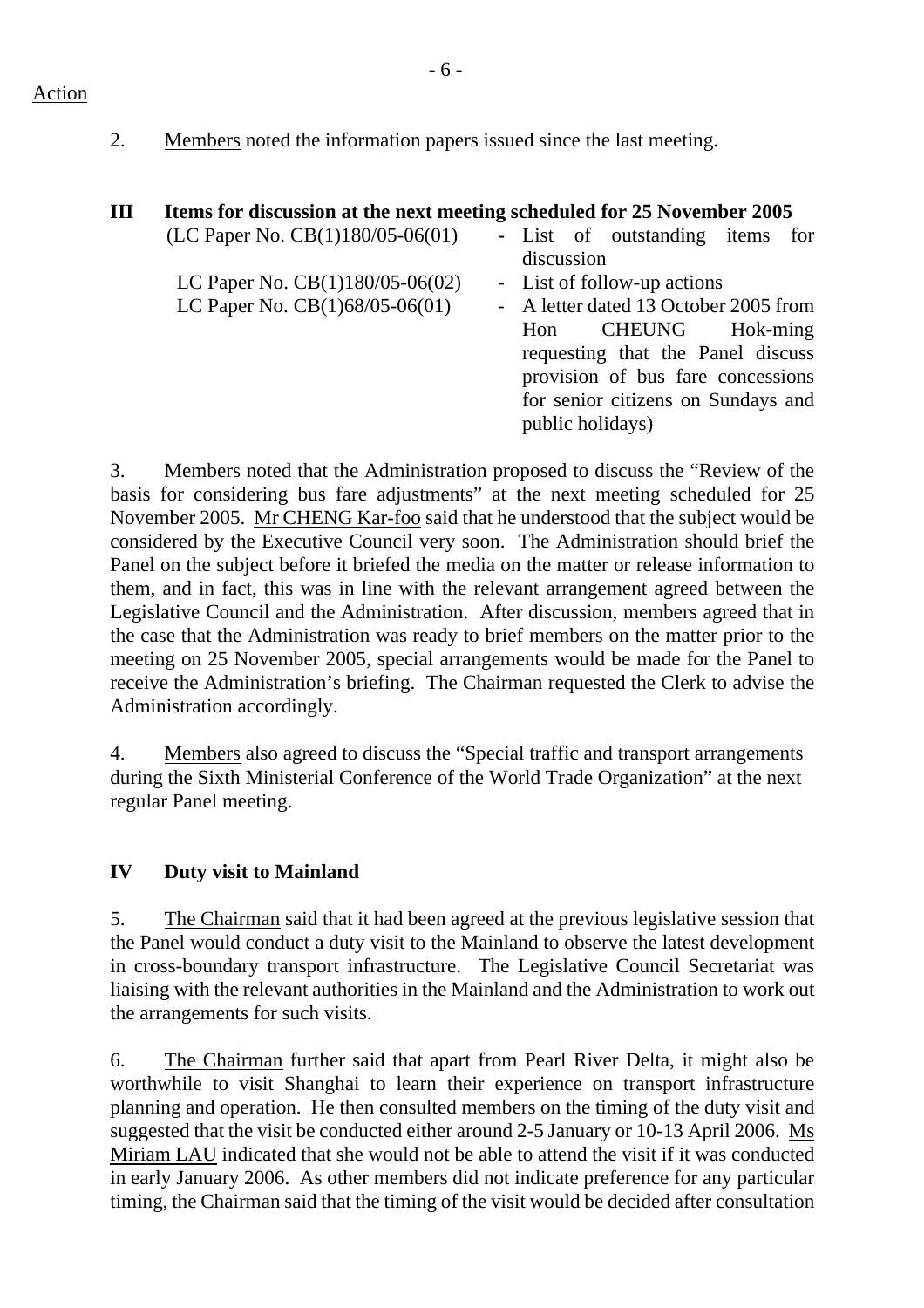with the Mainland side. He requested members to forward any suggestions they might have about the visit to the Panel Clerk for appropriate arrangements.

| V | Concessionary public transport fares for persons with disabilities |                                              |
|---|--------------------------------------------------------------------|----------------------------------------------|
|   | (LC Paper No. $CB(1)180/05-06(03)$ )                               | - Information paper provided by the          |
|   |                                                                    | Administration                               |
|   | LC Paper No. CB(1)2076/04-05(01)                                   | - Information paper provided by the          |
|   |                                                                    | Administration                               |
|   | LC Paper No. $CB(1)2169/04-05(01)$                                 | - Supplementary information<br><sub>on</sub> |
|   |                                                                    | disability allowance provided by the         |
|   |                                                                    | Administration                               |
|   | LC Paper No. CB(1)2307/04-05                                       | - Minutes of meeting)                        |

Presentation by deputations

7.. At the invitation of the Chairman, Mr CHEUNG Kam-kuen gave an oral presentation on the written submission from 殘疾人士爭取公共交通半費優惠聯席 (聯席) on the granting of half-fare concession to persons with disabilities (PwDs) by public transport (PT) operators. The submission was subsequently issued vide LC Paper No. CB(1)205/05-06(01).

8. Mr CHAN Kam-yuen said that he was deeply disappointed at the lack of proactive action taken by the Government in pursuing the matter with PT operators. He said that 聯席 had been championing hard in the past few years for a fare concession for PwDs, which was unanimously supported by Members of the Legislative Council (LegCo) as evidenced by the passing of a number of motions in LegCo urging the Government and the PT operators to implement the fare concession to enhance the integration of PwDs into the community. There was also vast support from the community at large, as reflected in the collection of more than 33 000 signatories from members of the public in a campaign conducted by 聯席 in October 2005. Yet, it was regrettable that the Government and the PT operators had failed to give effect to the motions passed by the Council.

9. Referring to the Administration's response provided in its papers that steps had been taken by PT operators to improve PwDs' access to PT services, Mr CHAN Kam-yuen said that they were general improvement measures which could hardly benefit the PwDs as substantially as a half fare concession. The Administration had also referred to the financial assistance provided to PwDs in the form of Disability Allowance (DA). However, DA was meant to assist PwDs in meeting special daily needs arising from disability and was by no means intended to cover transport expenses. Mr CHAN considered that all in all, the Administration had not provided any convincing reasons for the failure to take forward the proposal on fare concession for PwDs.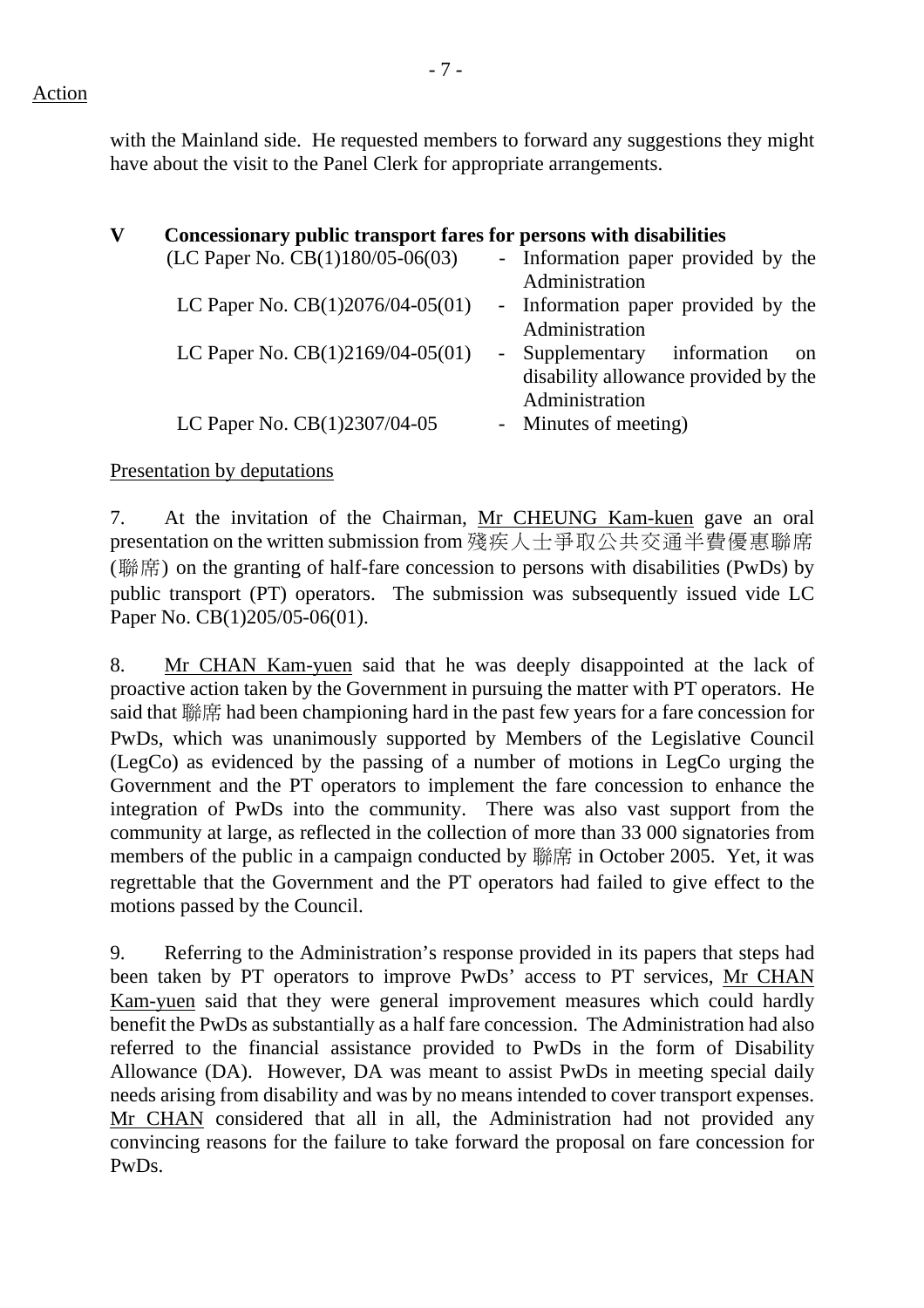- 8 -

10. Mr CHAN Kam-yuen further opined that the Government being the majority shareholder of the Mass Transit Railway Corporation Limited (MTRCL) and sole owner of the Kowloon-Canton Railway Corporation (KCRC), it had the responsibility for motivating the companies to take all possible measures to assist PwDs in using PT services. Albeit operating on commercial principles, large public corporations had the social responsibility to care for the interest of the community, in particular the interest of the underprivileged. The Government should therefore press the PT operators to offer half-fare concession to PwDs to promote their access to PT services hence enhancing their integration into the society. Mr CHAN expressed the view that the Administration should set up a dedicated cross-departmental committee to engage in direct discussion with the PT operators, the PwDs and the concerned groups in the disabled community.

## The Administration's position

11. At the invitation of the Chairman, Deputy Secretary for the Environment, Transport and Works (Transport) 2 (DS/T2) briefed members on the paper provided by the Administration which provide an update on the Administration's position on issues relating to provision of PT fare concession to PwDs (LC Paper No. CB(1)180/05-06(03)).

## Discussion

12. Referring to the Administration's response that the PT operators had undertaken to support the integration of PwDs into the society and taken enhancement programmes to improve accessibility of their facilities, Mr LEE Wing-tat said that measures to reduce barriers to PT services were not sufficient to satisfy the PwDs' transport need. Mr LEE also referred to the explanation given by the Administration that legal advice had indicated that selective provision of fare concession to certain groups of PwDs might contravene the Disability Discrimination Ordinance (DDO). He said that if a genuine legal problem really existed, the Administration should consider ways to address the problem by means of legislative amendments. In his view, the problem was not insurmountable since in practice, concessionary PT fare for PwDs was well in place in many developed overseas jurisdictions. Mr LEE quoted the saying "where there is a will, there is a way" and remarked that provided that the Administration and the PT operators had faith and determination in addressing the concerns of PwDs, there would be means to achieve the objective.

13. Mr LEE Wing-tat further pointed out that the Chief Executive (CE) had pledged to improve the relationship between the Executive Authorities and the Legislative Council. He said that to improve the relationship, the Administration should give full regard to the views of LegCo Members on matters of public interest, and take proactive actions to address the issues. The granting of concessionary fare to enable PwDs to make better use of PT facilities had the support of all LegCo Members. Mr LEE considered that if the Administration continued to ignore the request, LegCo Members should issue a joint protest to CE in writing.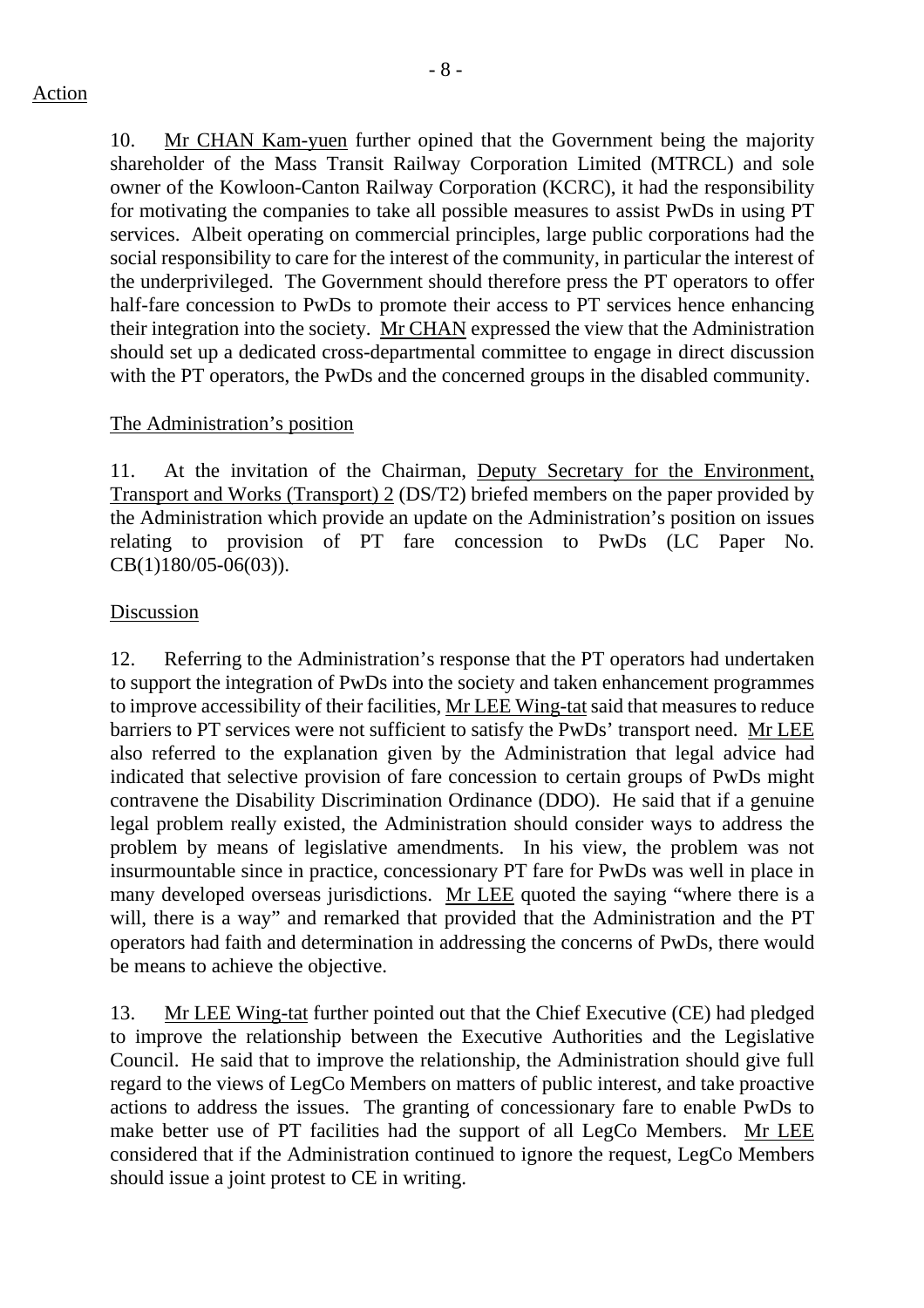14. DS/T2 said that the Administration had taken the demand of PwDs and the views of LegCo Members seriously and had maintained dialogue with PT operators to encourage them to consider providing fare concessions to PwDs. Individual operators however had expressed concern about the financial implications of offering fare concessions and the practical difficulties in avoiding abuse. Taking into account the large number of potential beneficiaries of fare concessions and rising operating cost of PT services, the operators had stated that they had difficulties in providing fare concessions to PwDs. On the other hand, as PT services were provided by private entities under the spirit of free enterprise and both the MTRCL and KCRC were required to operate according to prudent commercial principles, it was not appropriate for the Government to direct the PT operators to make any commercial decisions, including the provision of fare concessions or otherwise.

15. DS/T2 further advised that having regard to the concern of PT operators, the Administration had sought advice from the Department of Justice (DOJ) and the Equal Opportunities Commission (EOC) on the legal implications of selective provision of fare concession to certain groups of PwDs, such as people who were recipients of DA. According to legal advice, if fare concession was provided to some PwDs but not others, irrespective of whether the differentiation was made on the basis of the types of disability or whether the PwD was a DA recipient, it was necessary to establish that the beneficiaries of the fare concession had special needs which the other PwDs did not have, and that the fare concession could address such special needs. Otherwise, selective provision of fare concession might contravene the DDO. The Administration also noted that PwDs did not support selective provision of any fare concession to certain groups of PwDs only.

16. Mr Andrew CHENG said that discussions on merger of MTRCL and KCRC and negotiations on renewal of agreements with franchised bus companies were in progress between the Administration and the PT service providers. He considered that the Administration had sufficient bargaining power in hand and urged the Administration to include the provision of concessionary fare to PwDs as a condition in the agreements to be concluded.

17. DS/T2 advised that level of fare was an important issue for consideration in the Government's negotiations with PT operators. For example, the introduction of a more objective fare adjustment arrangement under which fares could go upward or downward was being critically examined with franchised bus companies. She stressed that the paramount concern of the Government was that the PT operators would be providing efficient and reliable services to the public at reasonable prices, having regard to the costs of the services and the prevailing economic conditions. In her view, it would not be appropriate to impose a rigid condition relating to provision of concessionary fare in the agreements.

18. Ms Miriam LAU said that the issue of concessionary fare for PwDs had been discussed at length in LegCo in the past few years and there were no disputes among Members about the need to provide better support to PwDs in utilizing PT services to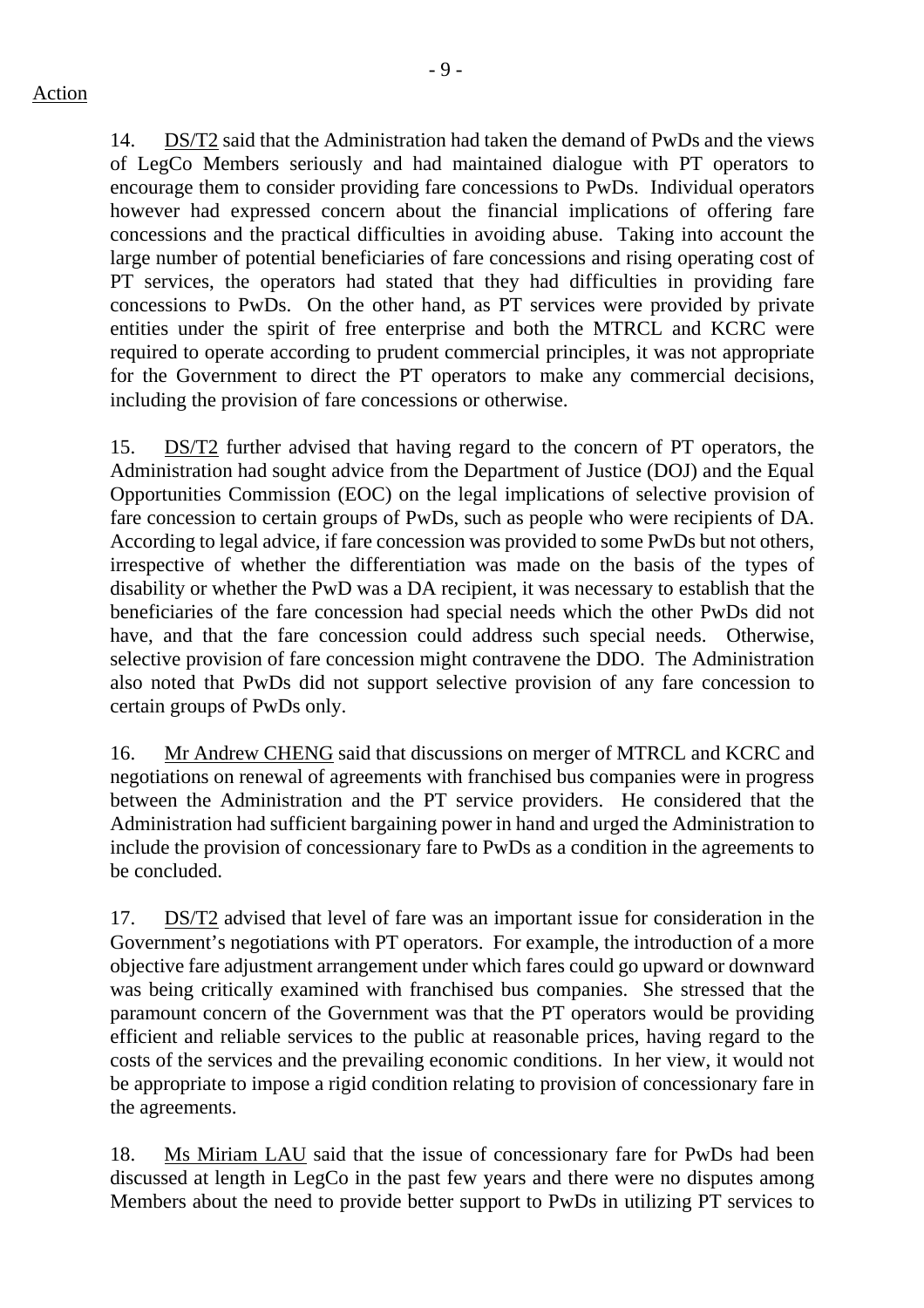facilitate their participation in social activities. She expressed the view that while the discussion had been focusing on urging the PT operators to offer concessionary fare to PwDs, the issue should also be approached from a wider perspective straddling different policy areas including transport and welfare. She pointed out that while PwDs in many overseas countries enjoyed fare concessions, the situation was different in that unlike Hong Kong where PT services were operated on an entirely commercial basis, most PT services in those overseas places were provided or heavily subsidized by the government. Hence, in finding a satisfactory solution specific to the situation in Hong Kong, the relevant bureaux should first conduct a comprehensive review to examine whether, and if so how, appropriate changes to the relevant policies should be introduced.

19. Ms Miriam LAU further opined that it was equally important to provide a barrier-free environment to PwDs in using PT services. She said that she had the experience of visiting New York where wheelchair bound people were entitled to use the subway system free of charge, many of them in practice could not make their way to the subway platform because of the poor lift facilities and other supporting services. She considered that PT operators should continue to improve accessibility of PwDs to their services.

20. Commissioner for Rehabilitation (C for R) responded that the Administration would continue to work in close collaboration with the PT operators to reduce barriers to PwDs in using the services.

21. Mr Andrew McCUSKER said that MTRCL sympathized with PwDs and considered that it was a prime responsibility of the company to make continuous efforts to provide improved facilities to enable PwDs to use the services so as to enable them to better integrate into the society. He advised that the company had spent \$400 million on improving access facilities and had plans to spend another \$100 million on that. Referring to the point made by Ms Miriam LAU about the subway in New York, he said that research undertaken by MTRCL indicated that less than 10% of the subway facilities could be used by PwDs.

22. Echoing the view of Mr Andrew McCUSKER, Mrs Grace LAM said that the KCRC had spent about \$235 million in improving access facilities for the use of KCRC service by PwDs.

23. Mr LEE Cheuk-yan regretted that no headway had been made despite substantial discussions on the subject and the full support of LegCo Members. He pointed out when the proposal was first raised a few years ago the Secretary for Environment, Transport and Works had indicated that the Administration would take proactive actions to implement the fare concession. The lack of progress today reflected a regressive stance of the Administration which was disappointing to all. He pointed out that currently, some ferry operators already provided fare concessions to holders of the Registration Card for People with Disabilities issued by the Health, Welfare and Food Bureau (HWFB). Mr LEE enquired about the financial implications on MTRCL and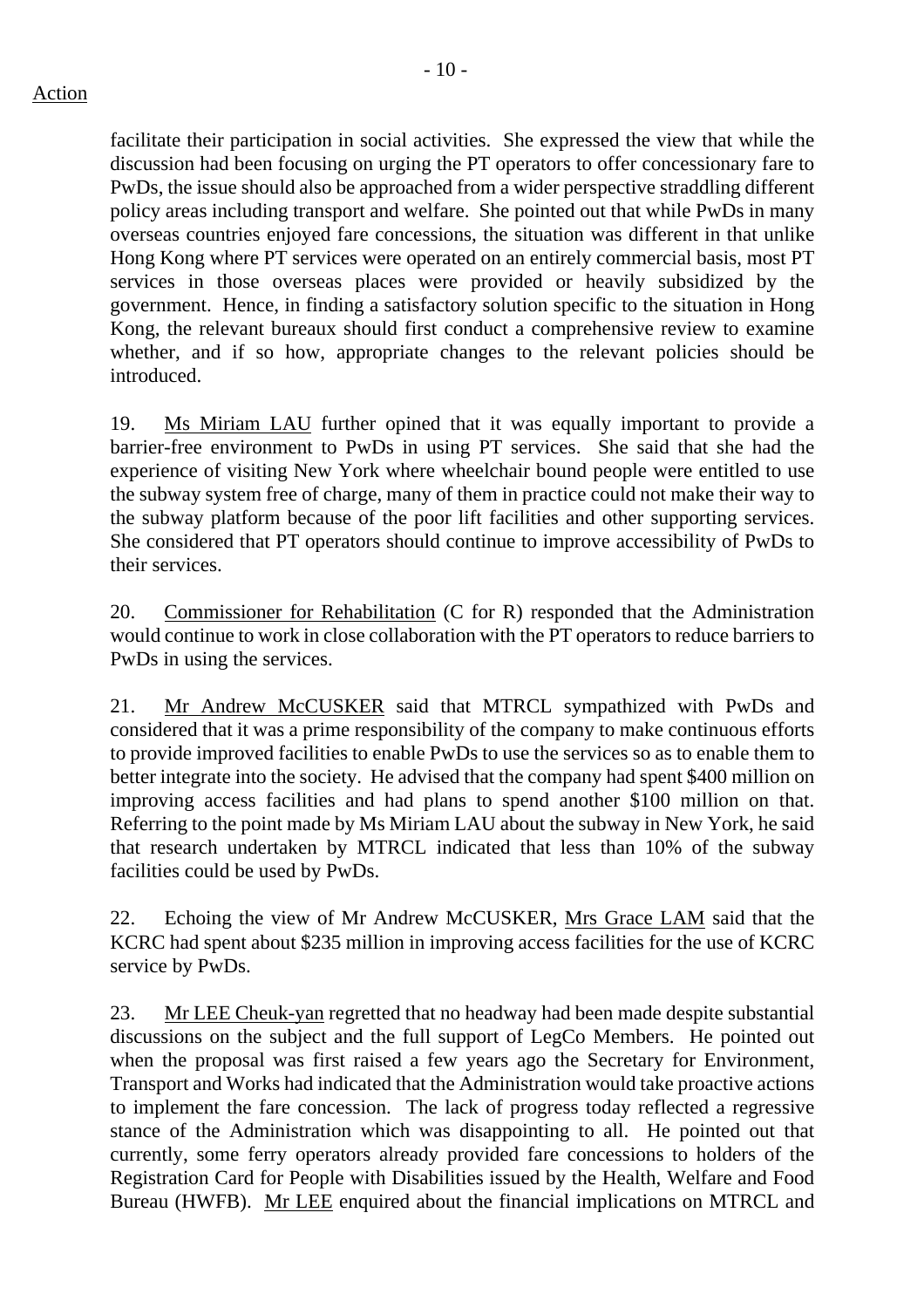KCRC if the same practice was adopted, and how much the two railway corporations and the Government would be prepared to shoulder the cost.

24. DS/T2 considered that it was difficult to compare the financial implications on the two railway corporations with that of ferry service operators in view of the vast difference in the scale of the services provided. She explained that the DDO stipulated that discrimination against a person on grounds of his/her disability in respect of the provision of goods, services and facilities, amongst others, was unlawful. "Disability" was defined in DDO and had a broad and general interpretation. Given the prohibition specified in DDO, it was necessary to take into consideration the possible legal implications of granting concessionary fares to certain groups of PwDs only.

25. Both Mrs Grace LAM and Mr Andrew McCUSKER said that given the wide scope of the definition of disability under DDO and the practical difficulty to identify people with different types of disabilities, it was difficult to accurately assess the number of PwDs using the services of the two railway corporations.

26. Mr LAU Chin-shek considered that the Government had an important role to play in the matter and should not shirk responsibility by simply holding on to the arguments of business decision and prudent commercial principles. In his view, as the Government was the sole owner of KCRC and the major shareholder of MTRCL, the responsibility was on the Government to urge the operators to provide fare concession for PwDs. The Government itself should also subsidize the fare concession. He asked whether the Government had explained its stance and made any commitment at the Board meetings of MTRCL and KCRC.

27. Ms LI Fung-ying pointed out that recent discussions in LegCo on welfare policy and measures to combat poverty had touched on the social responsibility of big enterprises in helping the poor and the underprivileged. She considered that the Government should take the lead in promoting this social responsibility and urge MTRCL and KCRC to accede to provide fare concession for PwDs.

28. In response, DS/T2 said that the Administration had repeatedly relayed the request of the disabled sector and LegCo for fare concession for PwDs to the PT operators and urged them to consider the request seriously in the light of the concerns raised and the Government's transport and welfare policies. The concern of the two railway corporations was that the granting of concessionary fares to a large number of potential beneficiaries could lead to huge income loss. Regarding the stance of the Administration, DS/T2 said that the Administration considered that it was important that the companies should operate according to prudent commercial principle to enable them to provide efficient PT services at reasonable prices and at the same time maintain competitiveness. She added that MTRCL was a listed company and the interest of minority shareholders had to be taken into account. As regards whether the Government should subsidize the granting of concessionary fare, DS/T2 said that it was in the interest of the community that public money should not be used for subsidizing the operation of PT service providers.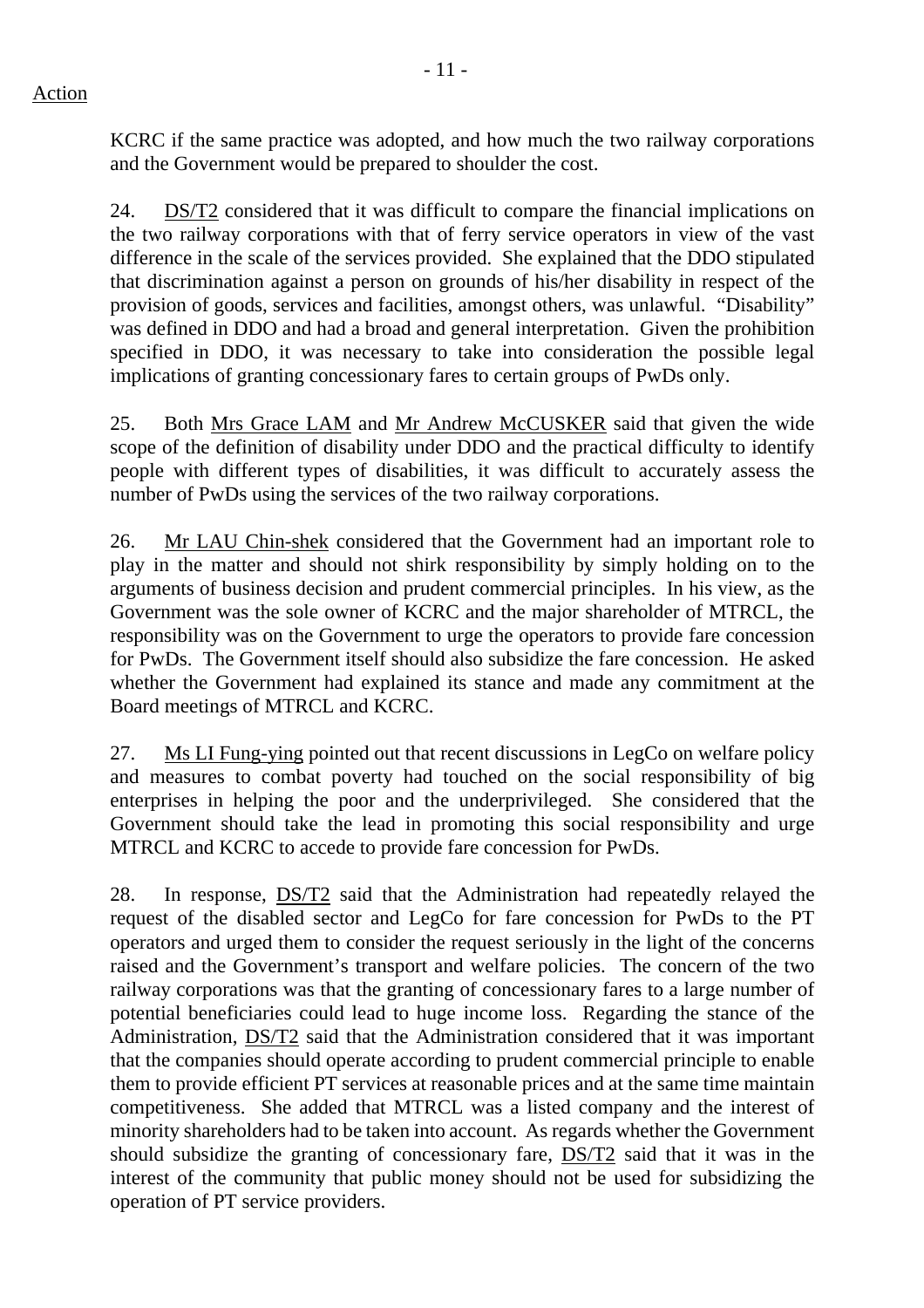29. Mr LEUNG Kwok-hung criticized the Administration for ignoring the interest of PwDs and their family members, which would undermine the image of Hong Kong. He also criticized the Administration for misleading the public when it referred to the need to protect the interest of the shareholders of the PT operators and the interest of the community at large. Mr LEUNG said that public at large was sympathetic to PwDs and was in full support of granting fare concession for PwDs. He further said that if the financial position of the two railway corporations had any determinant bearing on the granting of fare concession, the Government, being the largest shareholder of MTRCL and owner of KCRC, should be seriously taken to task for failing to effectively monitor the operation and investment decisions of the companies, which had resulted in tremendous income loss.

30. Mr CHEUNG Hok-ming informed members that the Democratic Alliance for the Betterment and Progress of Hong Kong (DAB) was in support of providing half fare concession for PwDs, and had recommended to the Financial Secretary in its submission on the 2004 Budget that the Government and the PT operator should each subsidize 25% of the fare. Based on DAB's estimation, the financial implication of the subsidy to the Government would be in the region of \$400 million. He sought the Administration's stance on the DAB's recommendation. DS/T2 replied that the Administration had noted DAB's views and would provide a response after it had studied the proposal in detail.

Admin

31. Referring to the last paragraph of the Administration's paper (LC Paper No. CB(1)180/05-06(03)), which stated that HWFB would continue to provide financial assistance to address the transport needs of PwDs, Ms LI Fung-ying asked what steps would be taken by the Administration. C for R replied that the Administration had explained in its papers provided to the Panel that the Government currently provided financial assistance to address the PwDs' special needs through the provision of DA, which included Normal Disability Allowance and Higher Disability Allowance. The allowance could be used for meeting transport expenses. Under the Comprehensive Social Security Assistance (CSSA) Scheme, special grants were payable to disabled persons. These special grants included transport to and from hospitals, clinics, workplace and school. She added that matters relating to review of the DA and CSSA would be further discussed at the meeting of the Panel on Welfare Services on 14 November 2005.

32. Dr Fernando CHEUNG said that it was shameful for the Administration to have used the DDO to suppress the call for fare concession for PwDs, which the disabled sector and LegCo had been pursuing for years. He criticised that this reflected the Government's total disregard of the needs of PwDs for services and facilities to assist them in full participation in social life. He pointed out that in almost all advanced countries, concessionary fares for using PT services were provided to PwDs. In some of them, fare concessions were provided even to people accompanying the PwDs. He further said that in the Mainland, Shenzhen for example, PwDs could take free rides on the metro. Dr CHEUNG considered that it was ridiculous to say that Hong Kong could not do the same. Mr LEUNG Yiu-chung also pointed out that in the United States,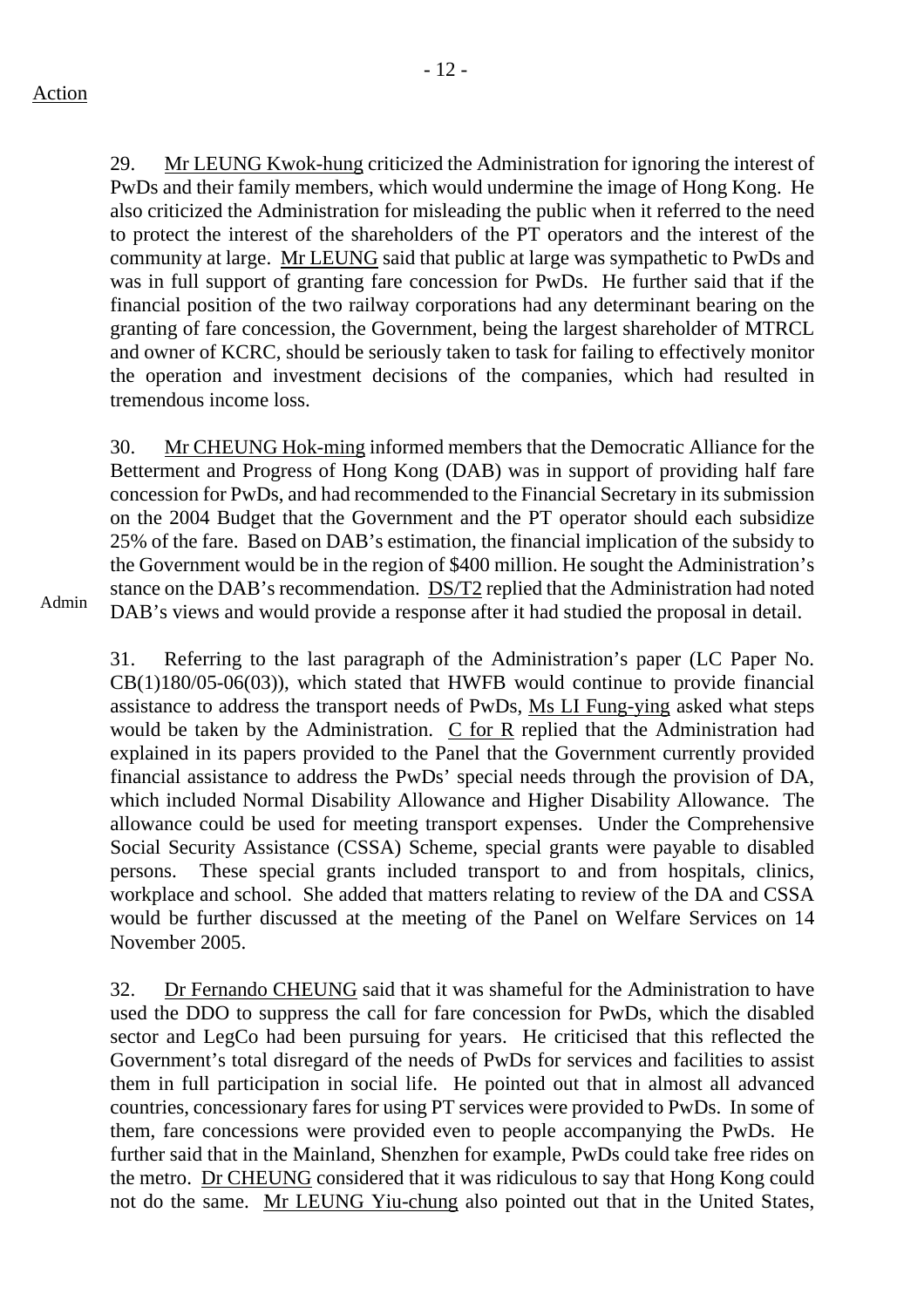concessionary fares for PwDs were statutorily provided under the legislation and transport operators could be sued for non-compliance.

33. C for R replied that the DDO provided a broad definition of "Disability". She reiterated that according to legal advice, selective provision of fare concession to certain groups of PwDs might be in breach of the DDO. In this connection, she advised that section 50 of DDO provided exception. For application of this exception clause, the Administration would need to be able to show that the targeted groups of PwDs have 'special needs' and that the provision of concessionary fares to them goes to meeting such needs.

34. Mr LEUNG Yiu-chung expressed regret at the Administration's failure to find a satisfactory solution to give effect to the PwDs' request. He criticized the Government for just paying lip-service, creating a false hope to the PwDs and LegCo by starting off with a positive attitude but retreating its position years later with unfounded arguments. He said that while the Administration had highlighted the consequences of a fare concession, including the financial implications on the operators and the legal implications of DDO, the Administration had failed to justify its concern with sufficient data and evidence. Mr LEUNG added that the provisions in section 50 of DDO provided precisely the justification for the granting of concessionary fare for PwDs.

35. Referring to the statistics on population of people with disabilities at Annex A of the Administration's paper previously submitted in July 2005 (LC Paper No. CB(1)2076/04-05(01)), Dr Fernando CHEUNG asked how the figure of 215 700 of people aged 15-64 were arrived at.

36. C for R explained that according to the Special Topics Report No. 28 on "Persons with disabilities and chronic disease" published by the Census and Statistics Department in August 2001, the total number of PwDs was about 269 500 (excluding the mentally handicapped), and 880 000 patients with chronic illness. However, not all patients with chronic illness were disabled. According to C&S Dept, patients with limitation on locomotory function or restriction in one or more aspects of daily living activity arising from the chronic illness had been counted in the respective disability types (ie within the 269 500). For the figure of 269 500, after discounting elderly (age 65 and above) and children (of 11 and below), the number of PwDs was about 140 000. Adding the number of mentally handicapped which was estimated to be ranging from 62 000 to 87 000 according to the Report, there were about 220 000 PwDs for concessionary fare.

37. Mr CHEUNG Kam-kuen remarked that the Administration was exaggerating the financial impact of the potential beneficiaries on PT operators if fare concessions for PwDs were introduced. He said that it was unlikely that all the potential beneficiaries would set out immediately to use the PT services in daily activities. Mr CHEUNG also rebutted the Administration's statement that PwDs in receipt of DA could use the allowance for transport expenses. He said that DA was a hardship allowance specifically for assisting severely disabled persons in meeting subsistence needs, and was by no means intended for use as a travelling allowance.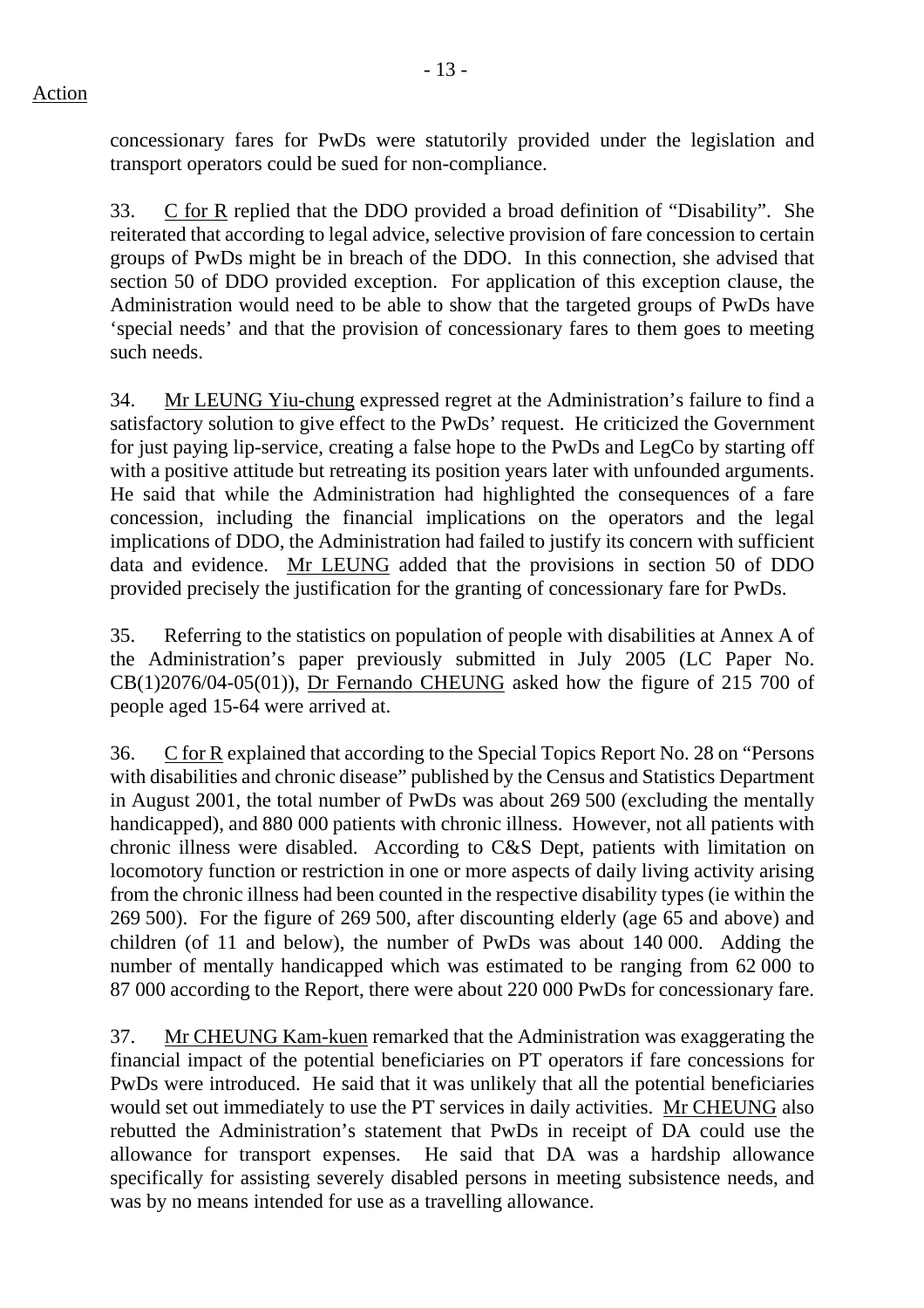38. Echoing the remark made by Dr Fernando CHEUNG, Mr WONG Kwok-hing said that it was despicable that the Administration had invoked DDO in its argument for not pursuing the proposal of fare concession for PwDs. He said that the failure of the Government to look after PwDs' well being would seriously undermine public confidence in the CE's pledge in his 2005-06 Policy Address for strong governance for the people. He added that the view that the provision of fare concession for particular groups of PwDs might breach the DDO should not be taken as the conclusion that put an end to the matter. Conversely, the Administration should make further efforts in finding a solution to address the PwDs' demand without contravening the DDO. Mr WONG asked the Administration to provide details on how PT operators in other jurisdictions had been able to provide concessionary fares to certain groups of PwDs without contravening the relevant anti-discrimation law of the jurisdictions. The Chairman also remarked that the Administration should seriously re-examine the proposal of a concessionary fare in the light of the Government's transport and welfare policy objectives. C for R responded that the Administration would provide information on overseas practices in the offer of concessionary fare to persons with disabilities to the Panel in two to three weeks' time.

Admin

39. Mr LEUNG Yiu-chung expressed the view that what the Government and the PT operators had done was far from adequate in meeting the demand of PwDs and LegCo Members. He said that while he was not a member of the Panel on Transport, he would suggest that the Panel set up a subcommittee to follow up the matter. Mr LAU Chin-shek considered that Mr LEUNG Yiu-chung should put his proposal for the consideration of the House Committee, as the subject involved issues straddling across two or more Panels.

#### **VI Impact of changes in oil prices on public transport services**

| (LC Paper No. CB(1)180/05-06(04)   | - Information paper provided by the<br>Environment, Transport and Works<br><b>Bureau</b> |
|------------------------------------|------------------------------------------------------------------------------------------|
| LC Paper No. $CB(1)180/05-06(05)$  | - Information paper provided by the<br><b>Economic Development and Labour</b>            |
| LC Paper No. CB(1)180/05-06(06)    | Bureau<br>- Information paper provided by the<br>Financial Services and the Treasury     |
| LC Paper No. CB(1)180/05-06(07)    | Bureau<br>- Summary of views prepared by the<br>Secretariat                              |
| LC Paper No. $CB(1)2272/04-05(08)$ | - Information paper provided by the<br>Administration                                    |
| LC Paper No. CB(1)2392/04-05       | - Minutes of meeting)                                                                    |

40. Mr WONG Kwok-hing commented that extension of the concessionary period for the duty on ultra low suplphur diesel (ULSD) for another year alone was not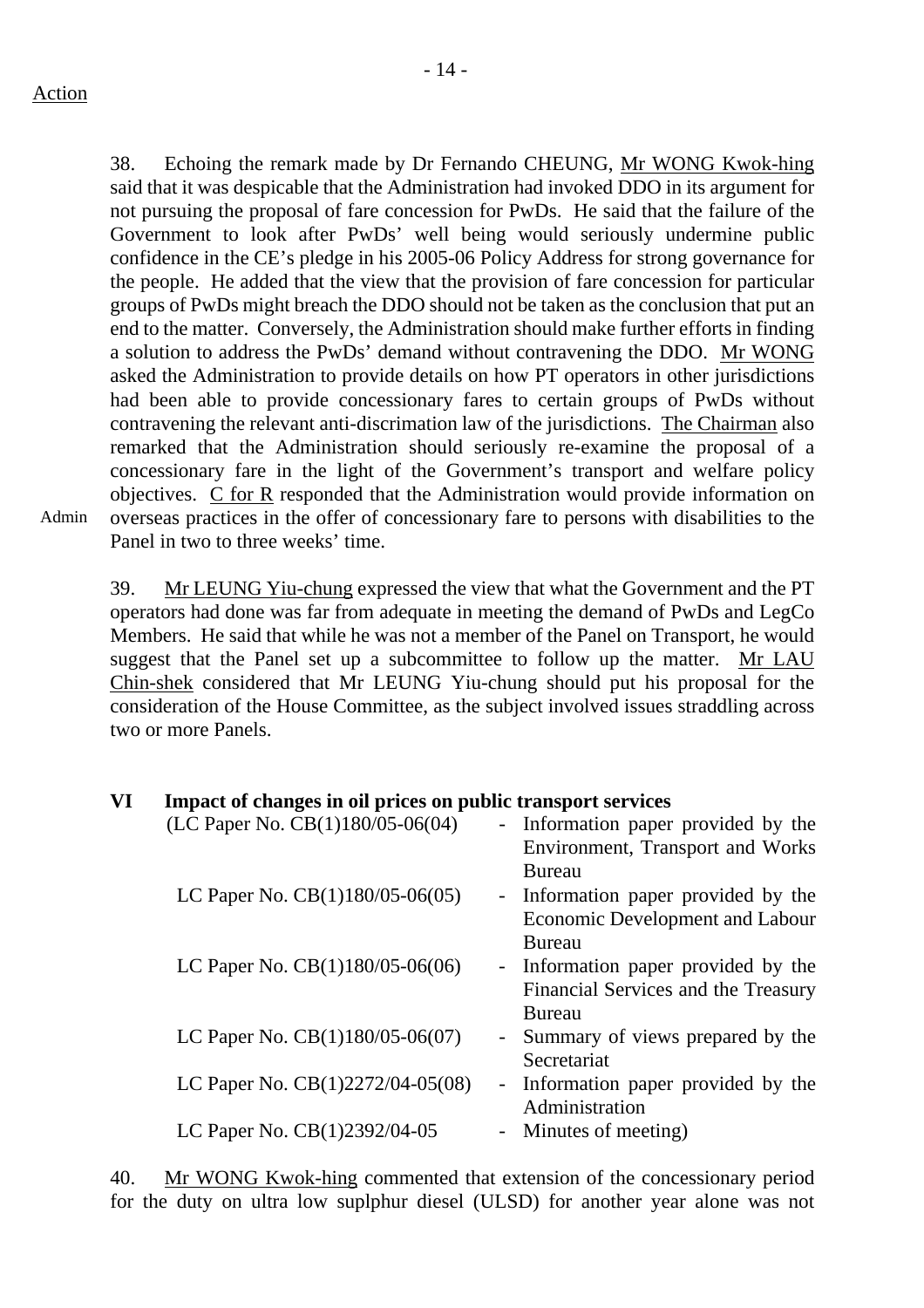adequate to ease the hardship caused by the high cost of ULSD to the transport industry. Citing that the Administration was willing to accept the lose of \$1.5 billion annual revenue with the abolition of the estate duty, he questioned why the Administration refused to abolish the ULSD duty to directly benefit the transport industry and the commuting public, given that the ULSD duty only generated \$700 million annual revenue.

41. The Deputy Secretary for Financial Services and the Treasury said that having considered the pressure faced by the transport industry, the overall economic conditions of Hong Kong and the Government's fiscal situation, the Financial Secretary had decided to propose a further extension of the concessionary period for ULSD duty at \$1.11 per litre for another year up to 31 December 2006. Since the ULSD duty was an important and stable source of recurrent revenue for the Government, the Administration considered it not appropriate to further reduce or abolish the duty. The abolition of estate duty was to facilitate the development of Hong Kong as an asset management centre and help ease any cash flow problems that heirs to an estate might face. It would encourage trading in Hong Kong's financial market, thereby contributing additional revenue from stamp duty and other taxes. However, no significant economic benefits would be gained from further reduction or abolition of ULSD duty.

42. Mr TAM Yiu-chung said that oil prices were volatile and indeed had increased substantially in the past year or so. LegCo Members in general sympathized with the difficulty faced by the transport industry due to high oil prices. He enquired whether public transport operators had the practice of hedging against oil price increase and whether the Administration had had any discussion with the operators on this aspect.

43. DS/T2 said that public transport operators needed to take into consideration their scale and mode of operation to decide whether they should hedge against oil price increase. Such hedging was usually made when oil prices were at a low level. In the situation where oil prices continued to fall, such hedging would adversely affect the financial position of the companies. The Administration's understanding was that not many public transport operators engaged in such hedging activities at present, but some of them were actively considering the option.

44. Mr TAM opined that whilst hedging might result in reduction in profits if oil prices continued to fall, but it was an effective way of mitigating the impact of rising oil prices on the operating costs of public transport operators. He requested the Administration to further discuss with the operators on this aspect.

45. Ms Miriam LAU appealed to members for their support for her motion on "Reducing and remitting the duty on ultra low sulphur diesel" to be moved at the Council meeting on 16 November 2005. She said that the motion was to urge the Government to, inter alia, actively consider reducing and remitting the ULSD duty for one year until the end of 2006, by which time the situation should be reviewed. She highlighted that the retail price of ULSD was \$6.07 per litre in early 2004 and the price had increased to \$8.16 per litre at present, an increase of over 30%. This had hard hit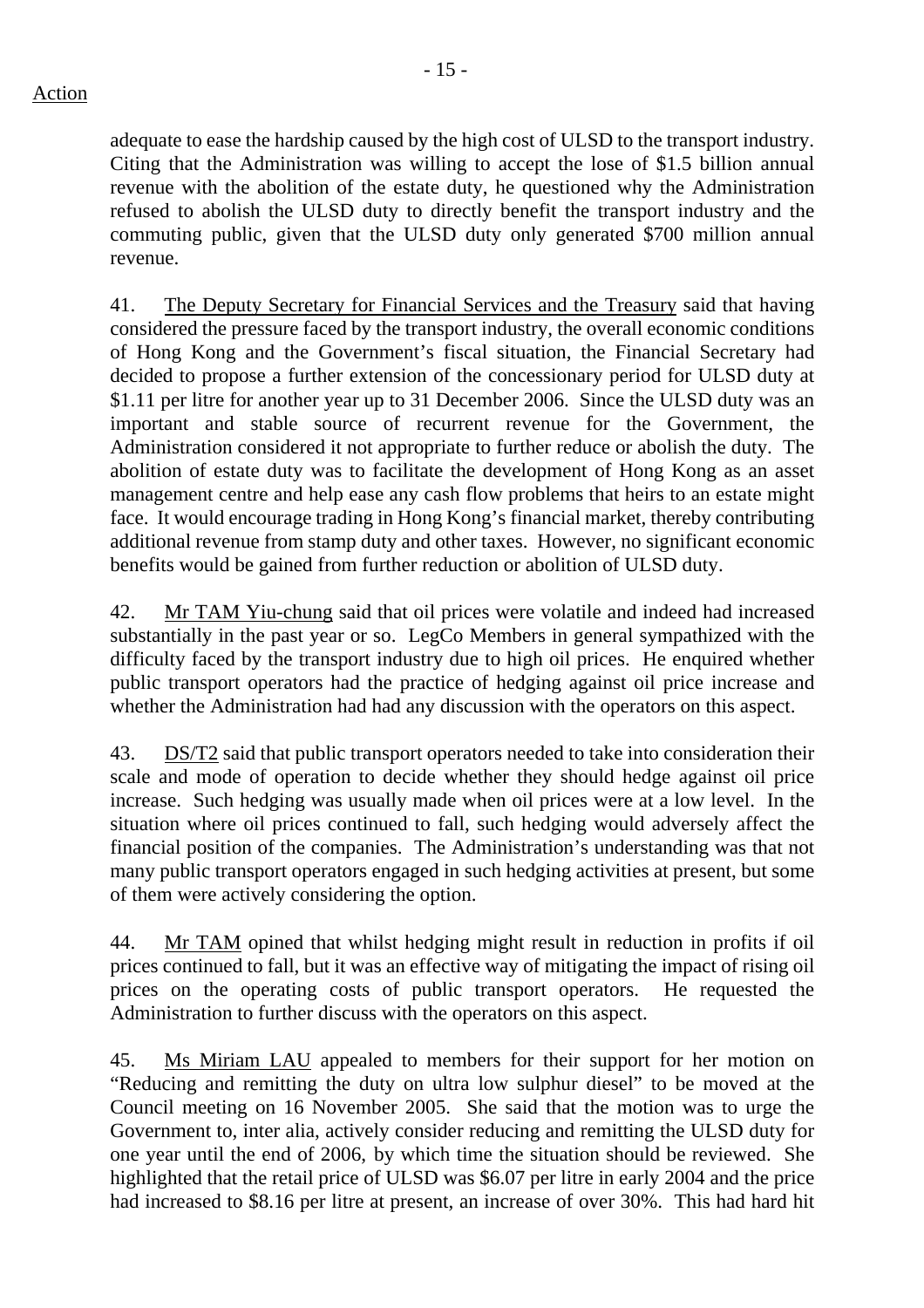those transport trades using ULSD. Further reducing and remitting the ULSD duty was the most direct way to tide them over.

46. Referring to the measures to help reducing the operating cost and opening up more business opportunities for public light buses (PLBs) set out in the Administration's information paper, Ms Miriam LAU commented that more vigorous measures were needed to assist the PLB trade. For example, more prohibited zones and non-stopping restrictions for PLBs should be relaxed and red mini-buses (RMBs) should be allowed to operate at public housing estates.

47. The Assistant Commissioner for Transport/Management and Paratransit (AC for T) said that in the course of considering the applications of green mini-bus (GMB) operators for fare increase, the Administration would discuss with the operators on the possible measures to reduce their operating costs and open up new business opportunities, such as adjustment to service schedules and re-routing etc. RMBs were not subject to TD's regulation of fares and services. As regards the suggestion of allowing RMBs to serve housing estates outside their existing operation area, he advised that the request could not be acceded to as this was not concordant with the current transport policy. The policy was to accord priority to GMBs as provider of feeder and supplementary services when planning for the public transport provision of new developments. The Administration had all along encouraged RMB operators to convert their RMBs to GMBs if they wished to provide such services.

48. Mr LAU Chin-shek said that he in principle supported Ms Miriam LAU's motion. He highlighted that residents of outlying islands had little choice other than ferry services to commute. He was concerned that despite the measures set out in the Administration's paper to assist ferry operators in reducing their operating costs and increasing non-fare box revenue, ferry operators still need to increase fares due to persistently high fuel cost. He asked if the Administration had any further plan to obviate fare increase of outlying island ferry services.

49. DS/T2 and AC for T responded that New World First Ferry Services Limited had applied for fare increase. The Administration would consider the application very carefully and would try to strike a proper balance among various relevant considerations including public affordability and the business conditions faced by the operator. DS/T2 stressed that the various measures set out in the Administration's paper were effective in alleviating the pressure on ferry operators to increase fares.

50. Ms LI Fung-ying said that the transport trades had the impression that the adjustments of local oil product prices were always quick in going up but slow in coming down. Noting that the Administration had undertaken to conduct a comprehensive review of the competition situation in the auto-fuel market in Hong Kong in late 2004, she asked why the relevant consultancy study only commenced in July 2005. She also asked how the Administration would follow up the findings of the study.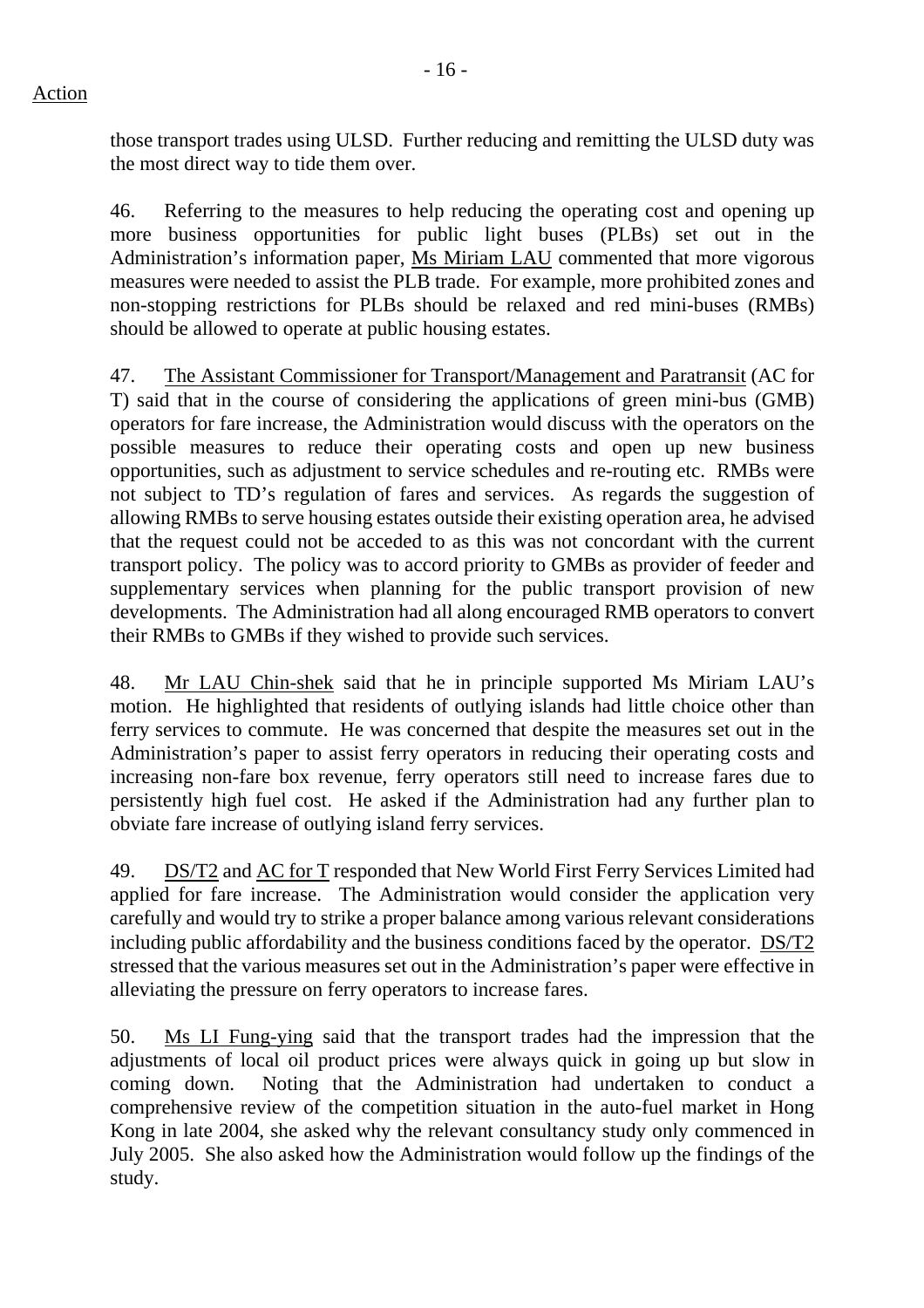51. The Deputy Secretary for Economic Development and Labour advised that the Competition Policy Advisory Group decided in December 2004 to commission an independent consultant to assess the competition situation in the auto-fuel retail market in Hong Kong. In January 2005, the Administration invited expression of interest to conduct the study from about 100 local and overseas consultancy firms. A selection exercise was conducted in accordance with Government procurement procedures and Arculli and Associates, with its consulting team comprising legal experts and economists, was commissioned in July 2005 to carry out the study. The study was expected to be completed in end 2005. The Administration would report the findings of the study to the Panel on Economic Services. The Chairman said that the Panel on Transport was also interested in the findings of the study.

52. Ms Miriam LAU also expressed dissatisfaction with the tardiness of the Administration in taking forward the review of the auto-fuel market in Hong Kong. She recalled that in November 2004, LegCo passed a motion on "Reducing the duty on ultra low sulphur diesel" moved by herself and amended by Mr Ronny TONG. Under the motion, the Government was urged to expeditiously review the current rate of duty on ULSD with a view to easing the hardship caused by the high cost of ULSD to the affected industries. It was however disappointing that so far, the Administration had not responded positively to the motion. She reiterated that due to persistently high fuel prices, the transport trades were operating under immense pressure, and there was an urgent need for the Government to provide urgent financial relief for them.

# **VII Private Driving Instructor's Licences**

| Information paper on "Private"                                   |
|------------------------------------------------------------------|
| Instructor's Licences"<br>Driving                                |
| provided by the Administration                                   |
| Submission from Quality Driver<br>$\blacksquare$                 |
| <b>Training Centre Limited</b>                                   |
| A joint submission from香港汽車                                      |
| 駕駛教師聯會、九龍汽車駕駛                                                    |
| 教師公會、汽車駕駛教授商會                                                    |
| and汽車交通運輸業總公會駕駛                                                  |
| 教 師 分 會 dated 12 September                                       |
| 2005                                                             |
| A memo from the Complaints                                       |
| Division regarding the meeting                                   |
| between Duty Roster Members and                                  |
| other invited Members with the 駕                                 |
| 駛教師權益關注組 on 15 July                                              |
| 2005                                                             |
| Submission<br>from<br>a group<br><sub>of</sub><br>$\blacksquare$ |
| ex-Hong Kong School of Motoring                                  |
| Driving Instructors                                              |
|                                                                  |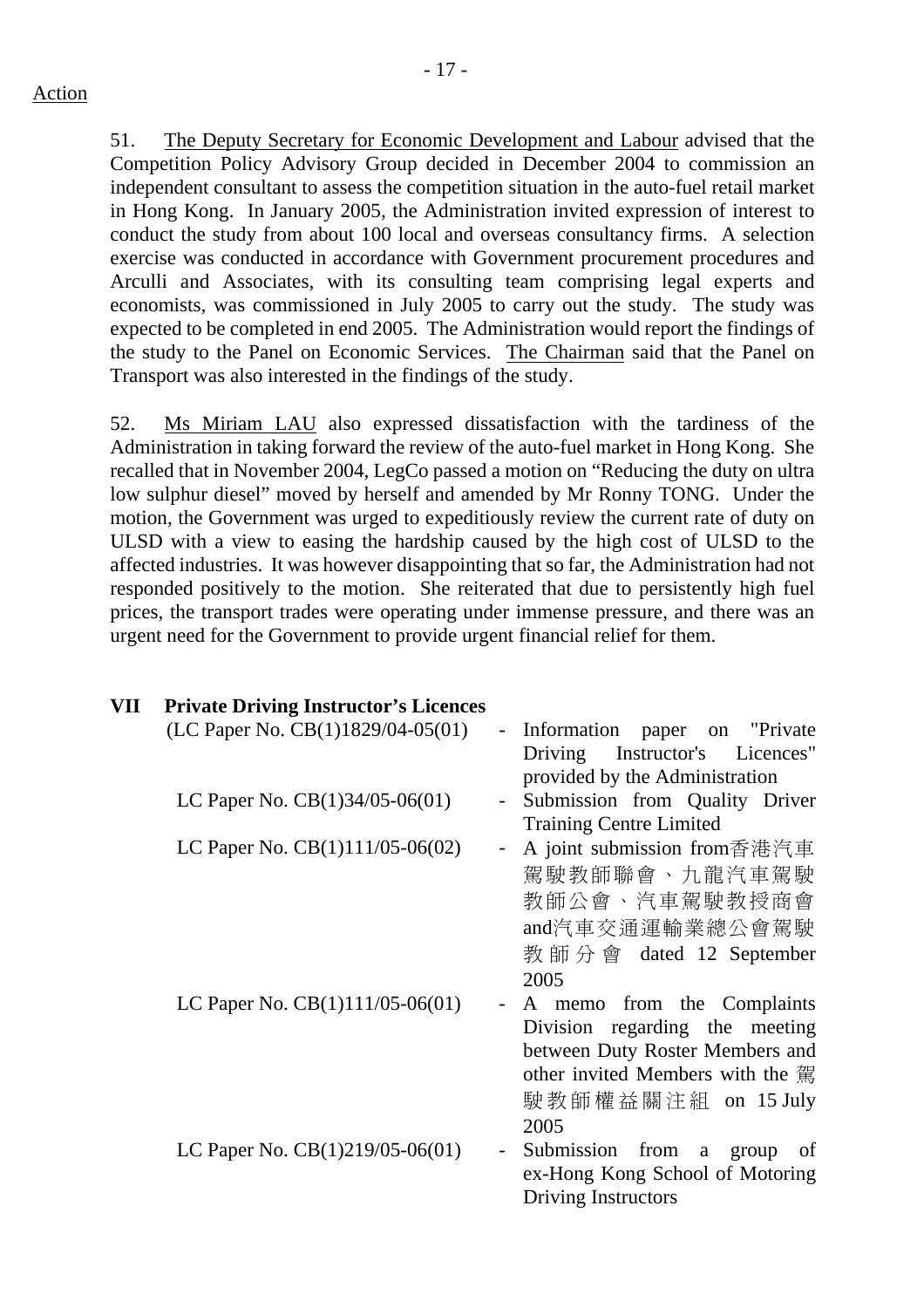LC Paper No.  $CB(1)182/05-06$  - Background brief on private driving instructor's licences prepared by the Secretariat)

53. Mr WONG Kwok-hing referred to the submission from a group of ex-Hong Kong School of Motoring Driving Instructors (LC Paper No. CB(1)219/05-06(01)) and pointed out that as the Administration had decided not to issue any new Private Driving Instructor's (PDI) licences until the next review, the group of ex-driving school instructors would lose their professional qualification when their current restricted driving instructor licences expired in March 2006. As these driving instructors were very experienced, the Administration should provide a channel for them to continue their job as driving instructors. So doing would also offer more choices for driver learners. Mr WONG also noted from the above submission that some 600 driving instructors had not been consulted on the proposal put up by the Administration in 2000 for a new mechanism for issuing new PDI licences. He sought the Administration's explanation in this regard.

54. The Deputy Secretary for the Environment, Transport and Works (Transport) 3 (DS/T3) explained that the decision not to issue any new PDI licences was made after a recent review. The review had been conducted in accordance with the mechanism agreed with this Panel and the trade in 1999/2000. Legislative amendments had been enacted in 2000/01 to effect the new arrangements. According to the agreed arrangements, the Commissioner for Transport (C for T) would conduct a review on the number of PDI licences biennially to determine if there was a need to issue new PDI licences having regard to the factors set out in the Road Traffic (Driving Licences) Regulations (Cap. 374B) (the Regulations). As regards consultation, DS/T3 advised that when the review on the mechanism for issuing new PDI licences was conducted in 1999/2000, the Administration had consulted the 14 relevant organisations in the trade. The package of proposals submitted thereafter was supported by LegCo.

55. As to why the Administration had not consulted the trade on the outcome of the recent review, DS/T3 explained that the recent review did not involve any policy changes and it had been conducted according to the relevant legislative provisions and agreed mechanism established in 2000. It was not necessary nor practicable for the Administration to conduct a new round of consultation for each review on the number of PDI licences.

56. Noting that over the past four years, the decrease in the demand for driver training was larger than that in the number of valid PDI licences, Ms Miriam LAU said that existing PDIs were already operating under very difficult conditions, as indicated in the submissions from some existing PDIs to the Panel. Thus, issuing new PDI licences would probably add to the hardship of existing PDIs. She however pointed out that the reduction in the number of learner drivers over the past few years was probably attributed to the previous period of economic downturn. As the economy was under recovery, the demand for driver training might increase significantly in the coming year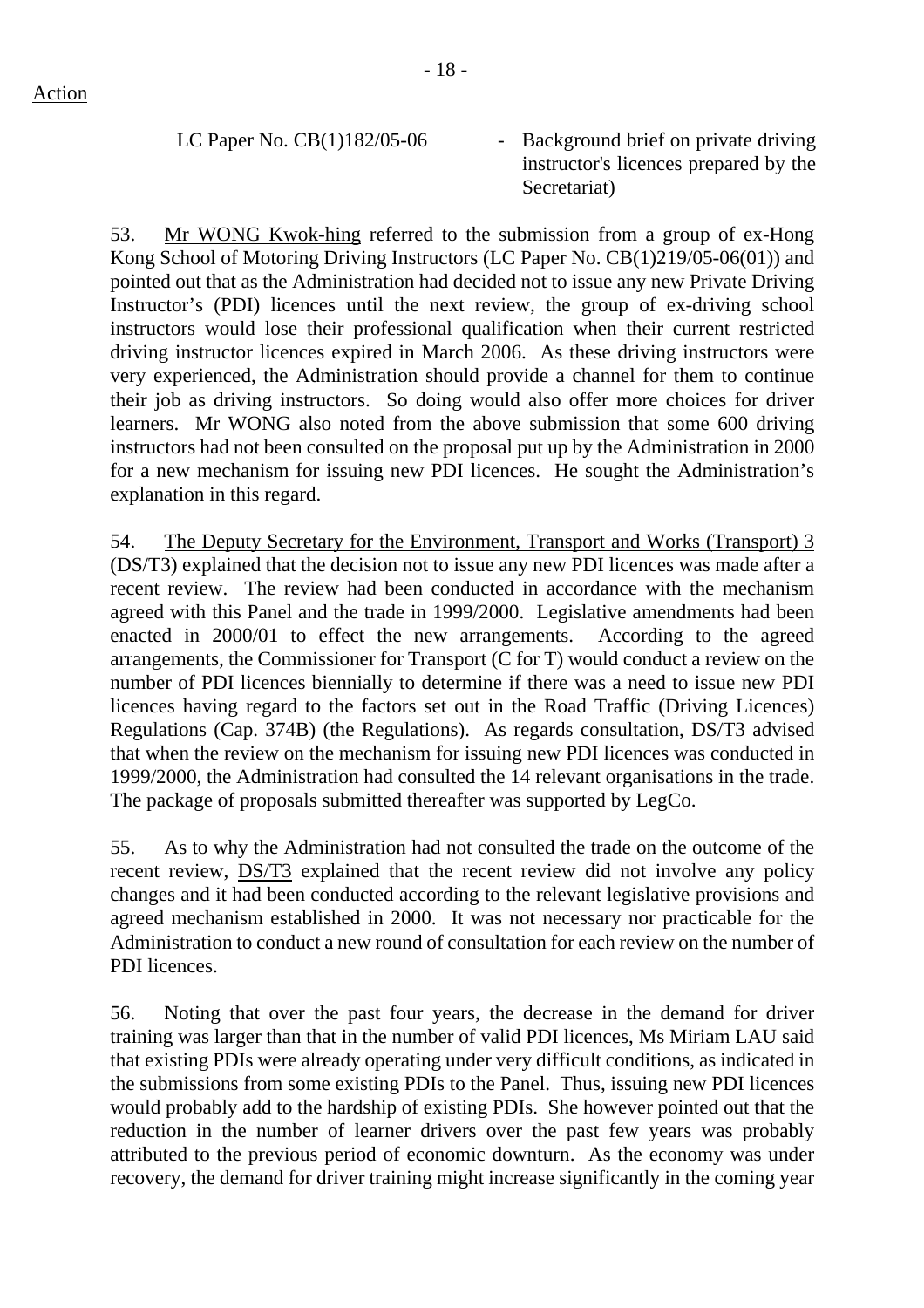or so. She urged the Administration to closely monitor the situation and respond timely with appropriate measures.

57. Ms Miriam LAU further said that some heavy vehicle PDIs had repeatedly reflected their view to the Administration that they should be allowed to give instructions in respect of light vehicles. She opined that the existing grouping of PDI licences was too rigid and that allowing greater flexibility would be beneficial to both PDIs and learner drivers.

58. DS/T3 said that in the comprehensive review conducted in 1999/2000, the then seven types of PDI licences were re-organized into three groups for the purpose of defining the types of vehicles in respect of which a PDI licence holder might give instructions. The grouping was agreed by LegCo. Changing the grouping or allowing greater flexibility with regard to the types of vehicles in respect of which PDIs could give instructions would involve a policy change, and would have different impacts on different groups of PDIs.

59. Mr TAM Yiu-chung said that the Administration should be sensitive to the circumstances of those ex-driving school instructors and those who wished to join the trade and should explore ways to address their needs. He asked whether the Administration had analyzed the trend of reducing demand for driver training over the past four years and whether any measures would be taken to encourage more people to learn driving.

60. DS/T3 responded that the demand for driver training in fact had fluctuated over the past four years, but compared to the situation in 1999, the demand in 2004 had reduced. The reduction in demand might be attributed to a number of reasons and the Administration had not made specific analysis in this regard. Under the existing mechanism, in conducting the biennial review, C for T was required to take into account the market demand for and supply of driver training to determine if there was a need to issue new PDI licences.

61. Ms LI Fung-ying said that with the anticipated rapid growth of cross-boundary traffic in the near future, the demand for professional drivers might increase significantly in the near future. Moreover, the newly implemented Mainland regulation prohibiting a person aged 60 or above from driving commercial vehicles and the relaxation of the "1-truck-1-driver" rule to "1-truck-2-drivers" would also give rise to an increase in demand for professional drivers. She asked whether the Administration had made any assessment on the demand for driver training having regard to the above and other relevant changes and then review the existing mechanism for issuing PDI licences accordingly.

62. DS/T3 responded that changes in the demand for driving training had already been catered for under the existing mechanism in determining whether there was a need to issue new PDI licences. The demand for driver training on medium/heavy goods vehicles had been on the decrease over the past four years. One possible reason was that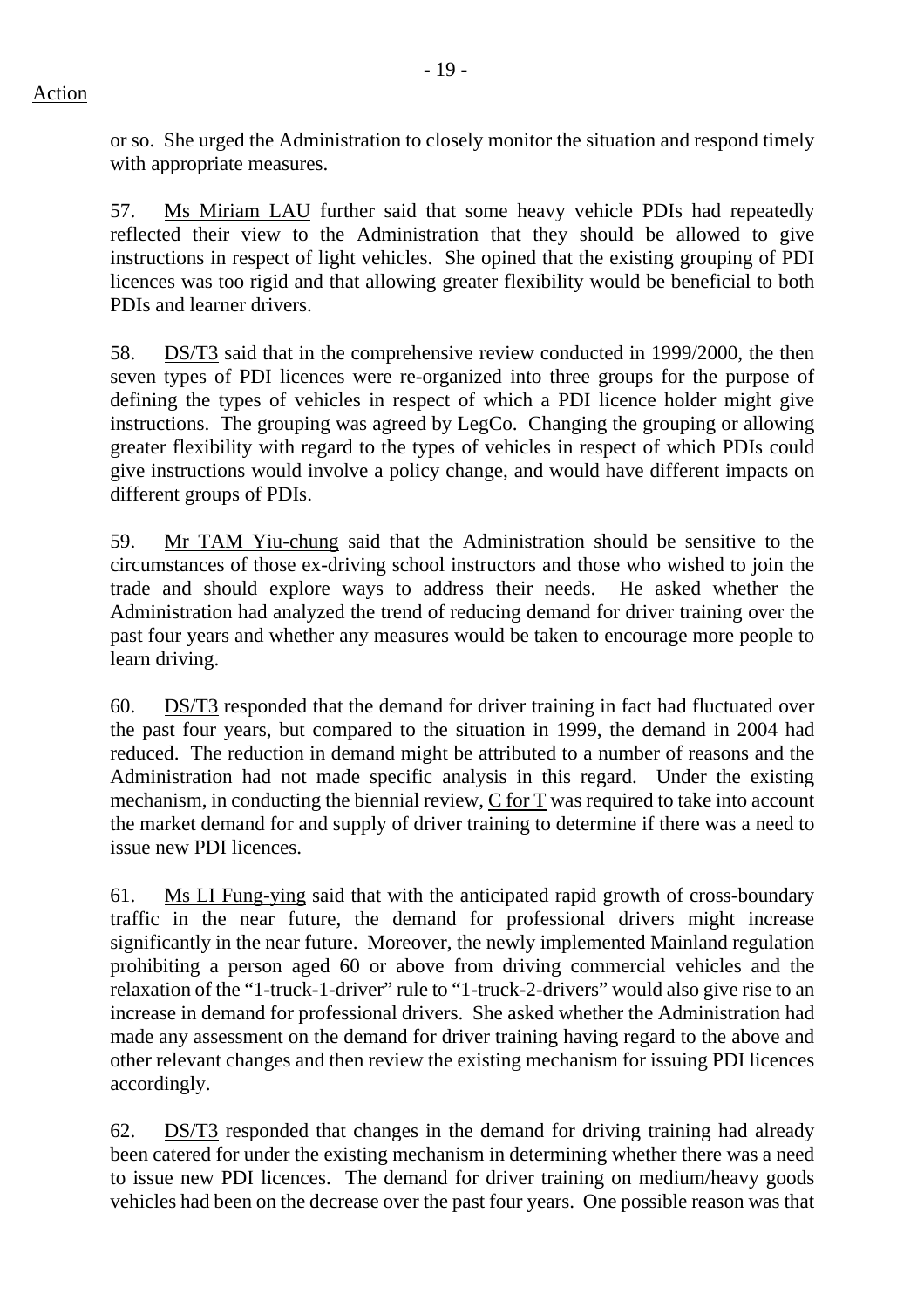some people had already obtained their driving licences in earlier years but had not taken up the job of professional drivers. She emphasised that any rise in demand in future would be reflected in the number of driving test forms sold, and thus would be taken into account in future biennial reviews.

63. Ms LI Fung-ying said that the Administration should have foresight over the future demand for driver training so that when the demand increased, there was sufficient supply of PDIs. She also conveyed Mr Albert CHAN's view that the existing restrictions applicable to the issuance of PDI licences were not appropriate. Similar restrictions did not exist in respect of other trades/professions. Hence, on grounds of equal treatment, the PDI trade should not be subject to the existing restrictions. Instead, the Government should open up the licensing system for aspiring driving instructors.

64. Ms Miriam LAU pointed out that one of the major problems being encountered by the local logistics industry was the lack of cross-boundary professional drivers. The number of new entrants to the trade had been on the decline. Coupled with the new Mainland regulation prohibiting a person aged 60 or above from driving commercial vehicles, the lack of experienced drivers would become a serious problem and would impede the development of the local logistics industry. In view of the circumstances, she suggested that the Environment, Transport and Works Bureau (ETWB) should liaise with the Economic Development and Labour Bureau (EDLB) to identify ways to encourage more people to receive driver training on medium/heavy goods vehicles.

65. DS/T3 said that whilst C for T was required to take into account the demand for driver training in determining the need to issue new PDI licences or otherwise, the demand situation was a result of the interplay of different market forces. The Administration was not in a position to create new demand for driver training.

66. Ms Miriam LAU clarified that she was not asking the Administration to create new demand. However, given the present shortage of professional drivers to support the growth of the logistics industry and the expectation that the shortage situation would worsen, it would be worthwhile for the EDLB and ETWB to examine if something could be done to publicize the situation to the local workforce so that those who were interested in joining the trade would take timely action to receive driver training.